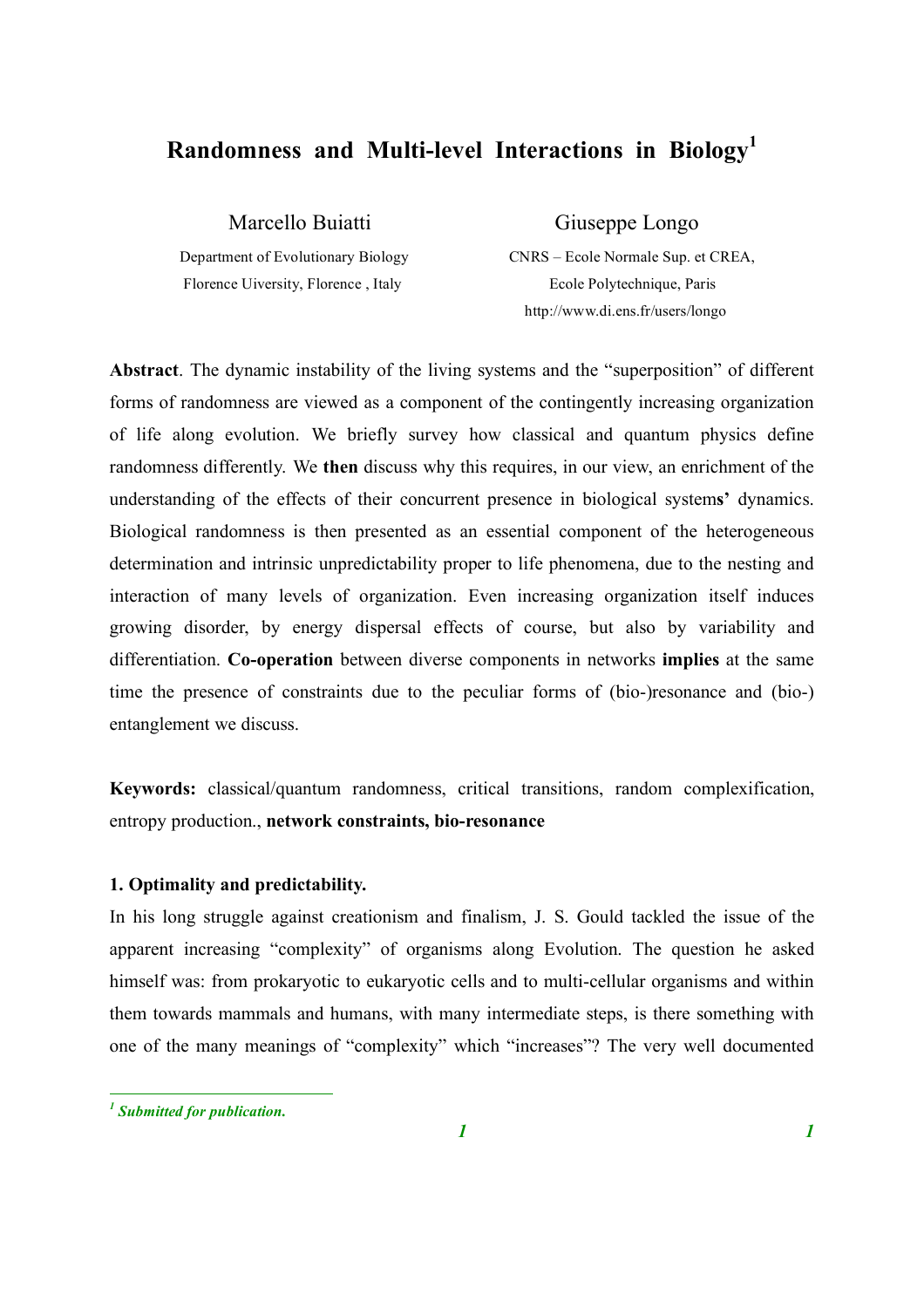answer by Gould is in "Full House", which presents the general argument for denying that progress defines the history of life or even exists as a general trend at all. The theoretical proposal, though largely informal, is entirely based on the role of randomness in the diffusion of life along evolution.

The first point to understand within this frame is that, whatever may be increasing, the increase need not to be on a line (a total order), which would give a direction. It may be a partial order, like a tree expanding in all possible directions (but … what does "possible" mean?) or even a pre-order or a pre-ordered network, with crossing-overs between different branches. Different evolutionary paths may give phenotypic analogies or similar paths producing homologies as well as "regressions" in complexity, whatever this notion may mean, with no predetermined orientation.

Exit thus finalism, we also have to drop, in evolution, any notion of "value", or whatever comparison between different organisms which would lead to directionality towards an even local maximum or "best". Our human hand is not "best", nor "better", with respect to any other front podia, from the elephant's to the kangaroo's: they all are just the results of the diverse and possible evolutionary paths followed by the front legs of tetrapods.

If we look back to the history of Biology in the modern era we find that the concept of finalism stems from the birth of the so-called "Modern synthesis" (Huxley, 1943) and particularly in Fisher's mathematical version of it. However, Fisher's dogma (1930) stating that selection works in a stable environment and therefore leads to the evolution of optimal genotypes/phenotypes, has been proven wrong since the pioneering work by Sewall Wright (1932) on the dynamics of populations living in ever-changing environments. Sewall Wright showed that different combinations of alleles can reach the same level of adaptation, introducing the concepts of non additive fitness of genomes and of "adaptive landscape", meaning by that the landscape of fitness of different genotypes. Following Wright then, the concepts of "highest fitness" or the "best fit" have been challenged and we now talk of variable levels of adaptation to variable "environments". That is, adaptation with a coconstituted, far from equilibrium, environment, where individual organisms and the ecosystem are interacting in an ever changing (changing symmetries) and extended, critical transition (our theses, see below).

In the darwinian perspective, it is the less adapted that is excluded. Low or high adaptation are relative and may depend, of course, on the possible presence of another or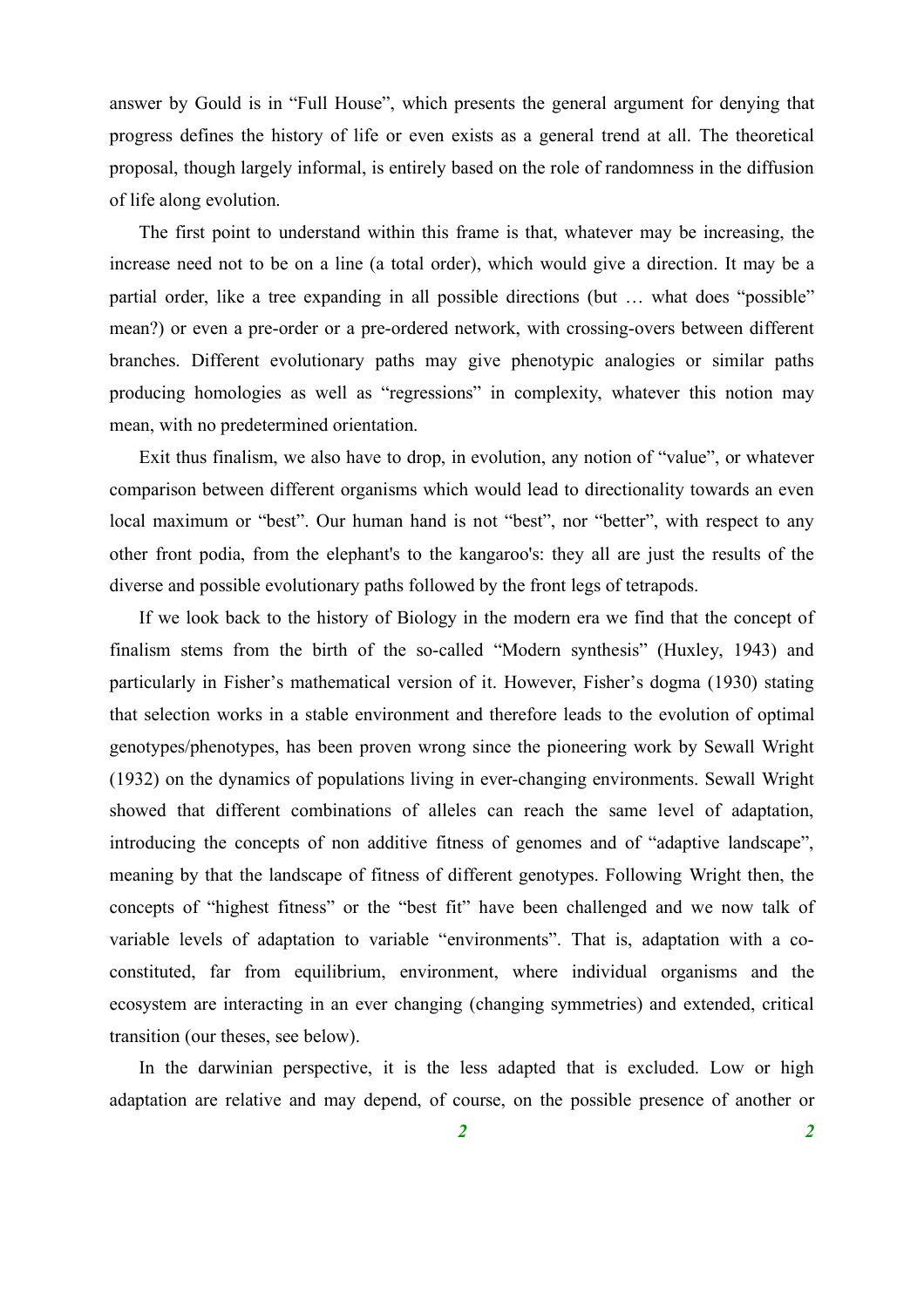novel competitive species or variant of/in a population which, locally and on a specific aspect, seems to perform better or worse, in reproduction, possibly in correlation to access to limited resources. However, even minor changes in the environment, below observation at one time, may subsequently show that different causes may render the organism or species more or less adapted, adaptation standing as the only general criteria for natural selection. And in no way, by looking at one specific evolutionary "moment", one may predict which individuals or species will be less or more adapted in … one thousands, or one million years. No way, for instance to predict, at the time, that the double jaw of some vertebrates of the Devonian (the gnathostomes) would yield the bones of the median ear of amphibians (the stegocephalia) and, then, of mammals - a preferred example by Gould. That was a possible, contingent path, by *exaptation* (Gould's original notion), leading to a previously non-existing performance by the new use, after contingent changes, of previously existing organs. Hearing danger and appeals … producing Mozart's music is just contingency, since there was no evolutionary *necessity* to hear nor to write a piano concerto.

Now, which notion of randomness do we need to grasp the biological notions of "contingency" and "possible" (evolutionary/ontogenetic) path?

### **2. Randomness in Physics.**

Physicists deal with two forms of randomness, classical and quantum, in separated (actually incompatible) theories, as the classical/relativistic and the quantum fields are not unified: entanglement and Bell inequalities mathematically separate these two theories of randomness (see below).

Too many biologists, since the "Central dogma of molecular genetics" proposed by Francis Crick (1958, 1970) and thoroughly discussed within the frame of a mechanistic theory of life by Monod (1970), think that deterministic means predictable (thus programmable: the theory of the genetic program) and that, similarly as for Laplace, randomness is completely independent from determination *2* .

<sup>2</sup> Laplace, after contributing to the equational determination of the gravitational systems, by the Newton-Laplace equations, conjectured the complete predictability of "all astronomical facts" (and of generally deterministic systems, see Laplace's work on Celestial Mechanics, from 1799 to 1825). Yet, he was also an immense mathematician of probability theory, as a measure of randomness, which he considered a totally different notion from "determination" (Théorie analytique des probabilités et Philosophie des probabilités, 1812 – 1814). Along these lines, Monod (1970) will oppose "hasard et nécessité", in Biology, whose direct consequence has been the role of the notion of "genetic program", since "computable (or programmable)"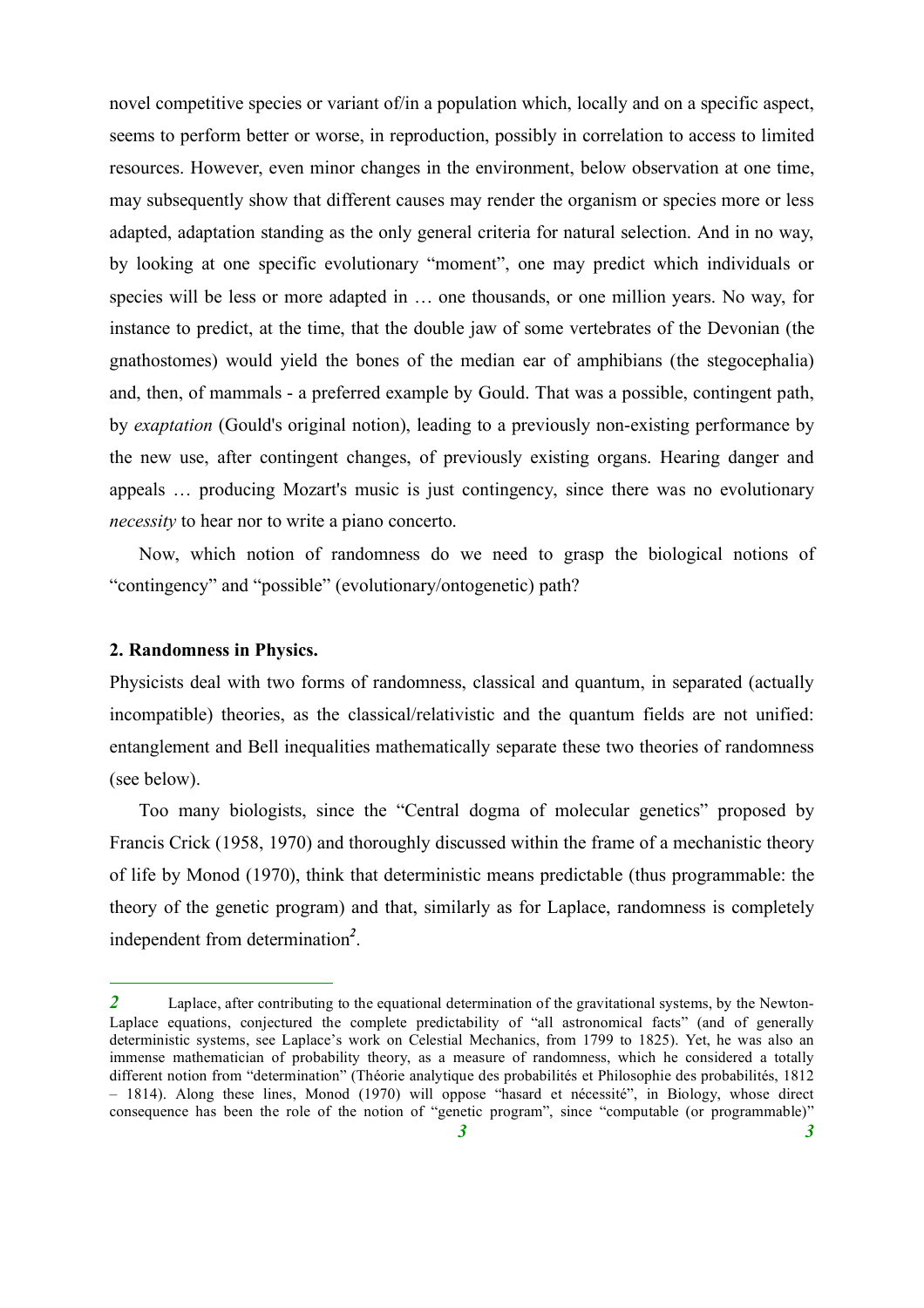Classical randomness instead has been understood, since Poincaré (1892), as deterministic unpredictability, a consequence of, or mathematically expressed by, non-linear determination. Poincaré started this radical change in the epistemological perspective, by the analysis of the non-linear interactions of just three celestial bodies in their gravitational fields. As a consequence, the Solar system turns out to be non-additive, and the non-linearity of the equations expresses this fact. The addition of one more planet to a single one rotating in a keplerian orbit around the Sun, radically changes the system and its predictability: as intuited, but not formalized, also by Newton, the new gravitational field interferes with the previous one and stability is lost. And "noise" pops out, disturbing the assumed clockwise and predictable dynamics of planets and stars.

More precisely, by his "negative result", as he called it, Poincaré showed that in a simple deterministic system (determined by only 9 equations) stable and unstable trajectories (manifolds) may intersect in an extremely complex way, in points that he calls "homoclines". They intersect infinitely often, but form also "tight meshes ... folded upon themselves without ever intersecting themselves". As early as 1892 thus, Poincaré presents deterministic chaos and its form of complexity for the first time. He then deduced that "prediction becomes impossible . . . and we have random phenomena" (Poincare, 1902), since non-measurable perturbations may lead, because of the presence of homoclines and bifurcations (another notion of Poincaré's), to completely different trajectories (see Longo (2011) for a synthetic presentation and its correlation to computational undecidability – or "non-programmability"). This is why classical randomness is now described as deterministic unpredictability, since "noise", if understood as perturbation/fluctuation below measure, after sufficient time, may measurably modify a perfectly well determined trajectory. Observable randomness in particular appears as soon as a non-linear system has no analytic (i. e. linearly approximated) solutions.

The deterministic chaos thus produced even in our Solar system, allowed the evaluation of the time range of unpredictability for various planets (Laskar 1990; 1994): in rather modest astronomical times, it is unpredictable whether the planets will still be turning around the Sun (from one million years to 100 – as for the Earth). Philosophically, it is fair to say that these phenomena yield an epistemic form of randomness: classically, we cannot access to

coincides with "deterministic and predictable", see (Longo, 2011).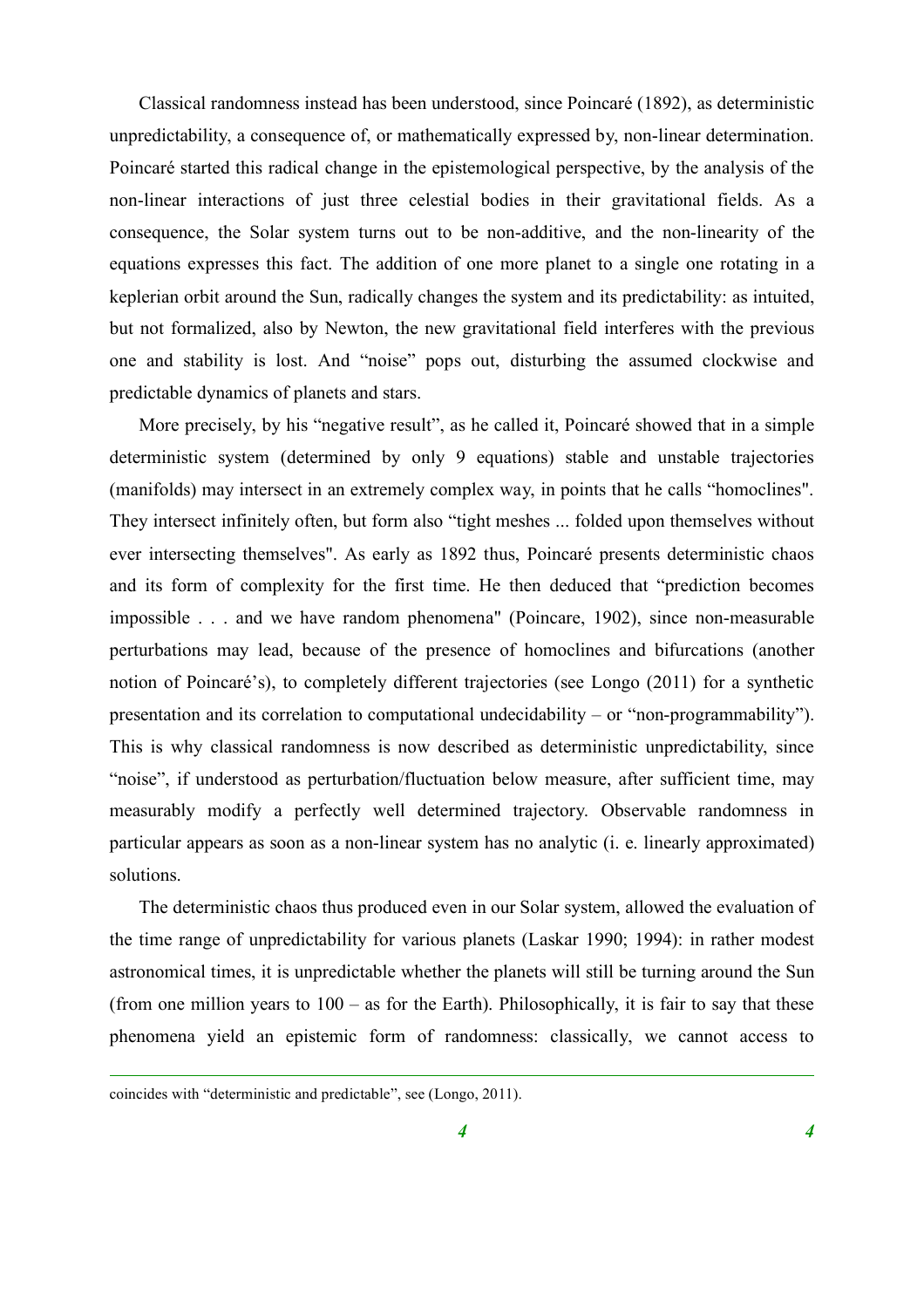phenomena but by approximated measures; even in perfectly determined systems, with time this yields deterministic unpredictability, thus epistemic randomness. By principle, classical (and relativistic, of course) measure is approximated (it is an interval): unpredictability develops along time in view of fluctuations/perturbations below the best possible measure (this entered in Laskar's computations, since he considered the best approximation we can make concerning the barycenters of the planets – a very difficult measure, as they are plastic, both by classical and relativistic principles: no perfectly rigid body may exist).

Can we call the novel unity of at least three planets an "emergent systemic unity"? Is the system complex? Why not? Poincaré describes a very complex dynamics in the phase space. Yet, we shall distinguish, below and very clearly, this minimal form of physical complexity and unity from both the unity and complexity of biological systems, also by their specific form of randomness.

As for quantum randomness, this is objective (or intrinsic to the theory), as it is correlated to quantum indetermination, a very different perspective. Typically, Schrödinger's equation is linear, but it determines the dynamics of a law of probability in a (possibly infinite dimensional) space of functions (the Hilbert space of the state or wave functions), not the dynamics of position-momentum in ordinary space-time. When measure occurs, the equations only predict the probability of obtaining a value. This yields the indeterministic nature of Quantum Mechanics and relates to Heisenberg's indetermination of position/momentum.

Moreover, as a consequence of "quantum entanglement" (Einstein et al., 1935), the very notion of "randomness" radically changes (see (Aspect et al., 1982), (Jaeger, 2009) or (Longo et al., 2010), (Bailly, Longo, 2011) for recent reflections and many references on this). Quantum entanglement was proposed by Schrödinger and mathematically specified by Einstein, Podolski and Rosen in a famous paper of 1935. Einstein's aim was to prove the non completeness of quantum mechanics of view of the incompatibility of entanglement with relativity theory. Entangled quanta are the result of an initial systemic unity (in Schrödinger's state function) of two quanta which are later spatially separated. When their observable properties are measured in remote parts of space, they yield correlated probability values (which violate Bell inequalities, a formal warrant for independent probability), as if instantaneous communication were possible.

In short, if two classical dice interact when flipping (they touch each other or interact by whatever physical way) and later separate, one may *independently* compute the probabilities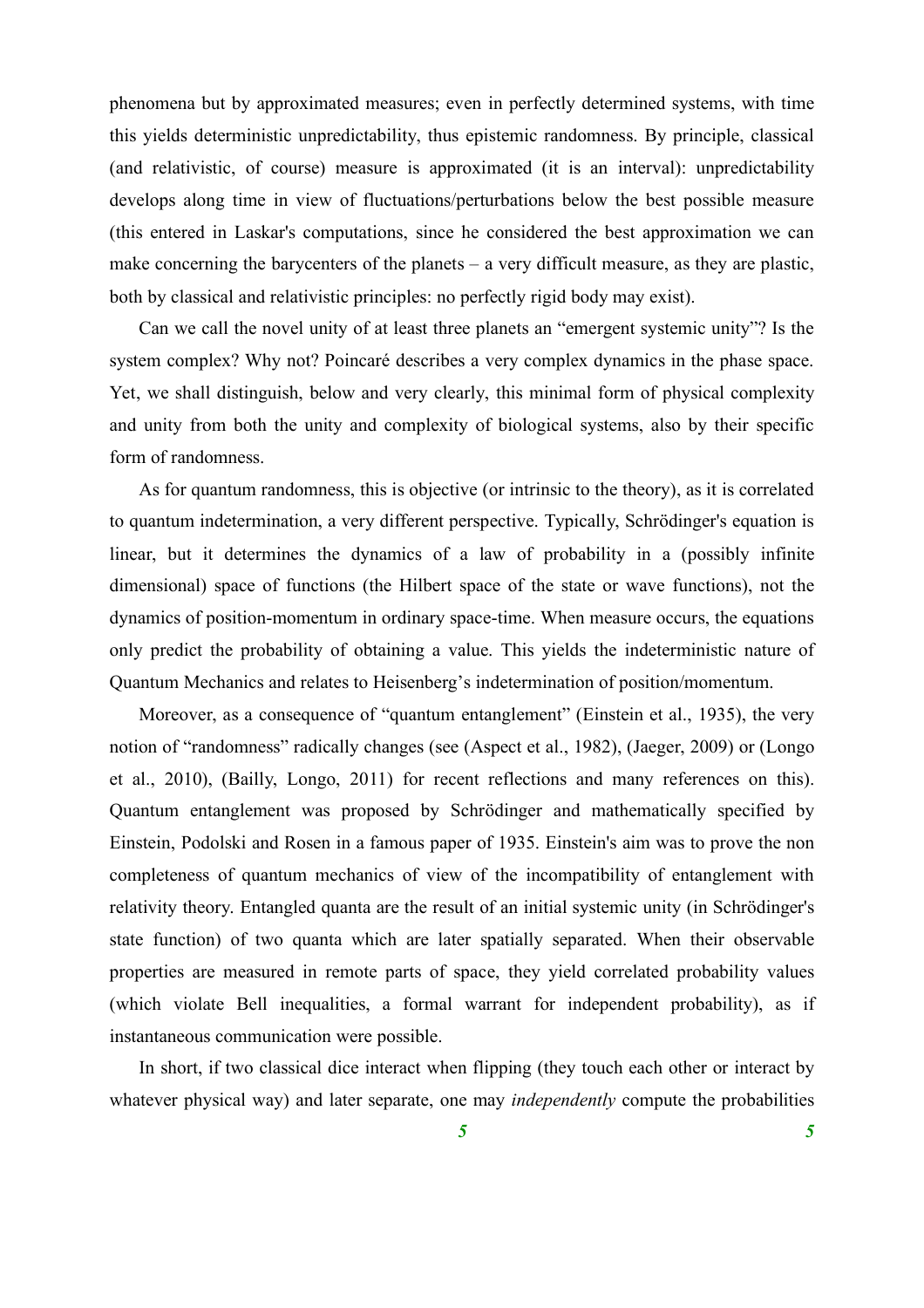of their expected outcomes. In contrast to this, there is no way to separate, by measure, entangled particles, even when they are far away from each other, in space. And Einstein's paradoxical deduction, based on a pure mathematical reasoning on Schrödinger's equation, has been shown to be empirically valid: entangled yet remote particles do exist, they have been actually produced many times, since Aspect's early experiments in Paris (Aspect et al., 1982). This is one of the reasons for the incompatibility of relativistic and quantum Physics. There is no internal inconsistency of quantum mechanics as Einstein had hoped (in order to convince the quantum physicist of its incompleteness), just incompatibility with relativity theory. And this is shown by the incompatibility of the two field theories and by this correlation of random phenomena, namely of the observable values, measured in presence of entanglement. This yields different theoretical frames, in physics, as for the understanding of randomness.

# **3. Continua, discrete and quantum randomness in Biology.**

Before discussing, in the sections below, about the rich blend of quantum and classical randomness in living organisms, let's briefly analyze some recent use in Biology of the peculiar terms of entanglement and superposition so important in general and particularly for randomness in Quantum Physics. We may actually start by some epistemological considerations based on the history of science in the twentieth century.

As earlier discussed in (Buiatti and Buiatti, 2008), living systems are intrinsically *multiverse* showing at the same time different properties. As an analogy, we will argue that this concept is very near to Schrodinger's superposition. For a long time, starting from the very beginning of the twentieth century, the presence of two contrasting properties both in living and non living matter were interpreted as antinomies and led to harsh debates. In Biology, this was so, in particular, between the supporters of the two aspects, the most intriguing cases of antinomy being "chance and necessity", on one hand, and "continuous and discrete", on the other. At the beginning of the  $20<sup>th</sup>$  century biological discreteness and chance were prevailing, following Mendel's discoveries and the Mutation's Theory by Hugo de Vries, against the holistic darwinian vision of a continuous evolutionary change. In the same years, in Physics, Planck's law and the photoelectric effect and the discrete values of the energy spectrum of the electron seemed to contradict Maxwell's theory of Electromagnetism, based on waves in continuous fields.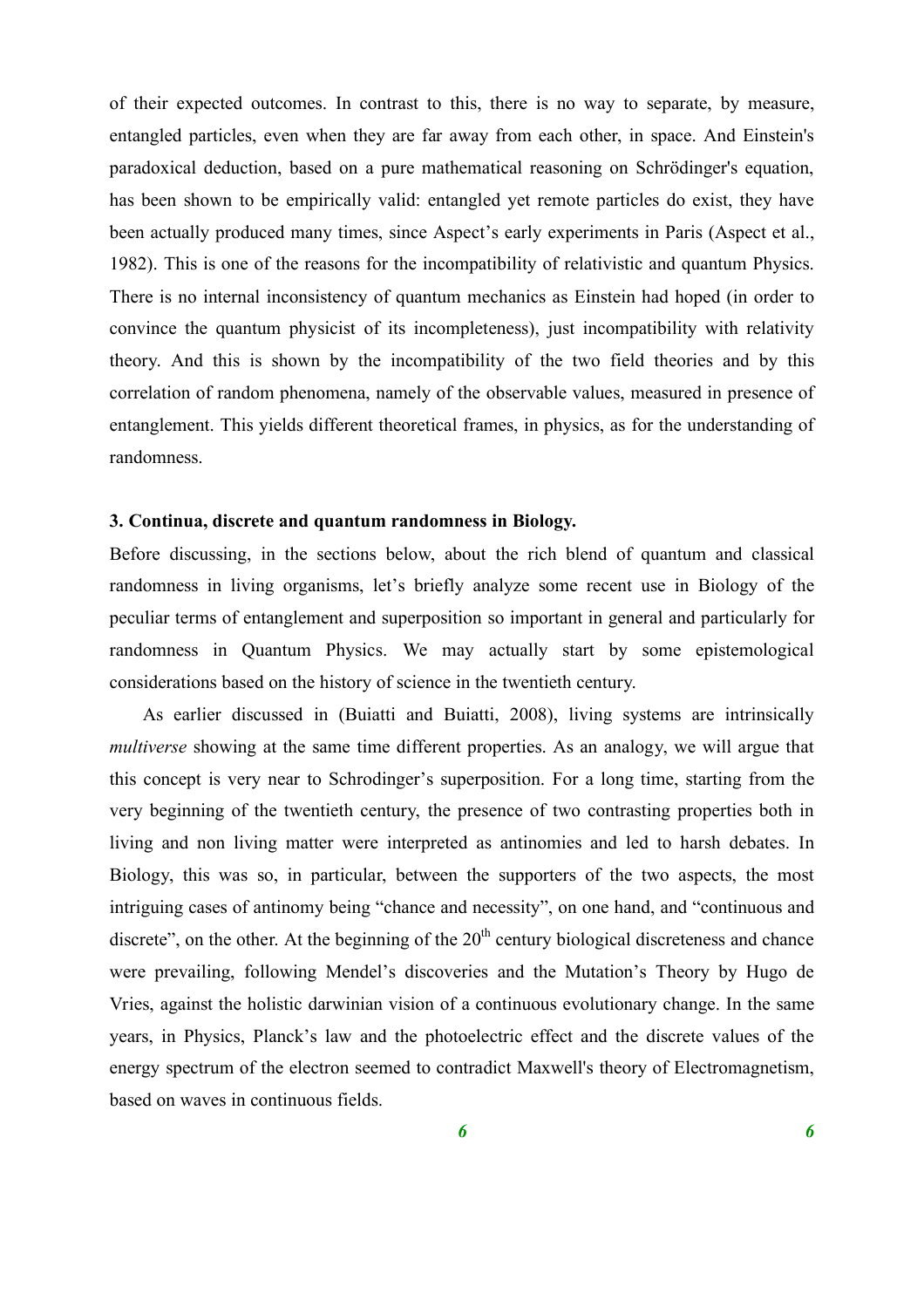The concept of the simultaneous presence of discrete and continuous patterns in Biology was then introduced by the discovery by the Swedish plant geneticist Nillsson-Ehle in 1909 who showed that the continuous distribution of color intensity of wheat kernels was determined by the additive action of variable numbers of color increasing discrete genetic variants (alleles). However, the coexistence of discreteness and continuity as a general feature of living systems was formally discussed and fully accepted later on, by J.L. Lush (1945), K. Mather (1949) and I.M. Lerner (1950). A whole new discipline, Quantitative Genetics, was built on complex mathematical models where also the effect of the environment was taken as a further interfering variable of quantitative polygenic characters.

These findings are conceptually analogous but not homologous to the quantum concept of superposition, both deriving from the existence at the same time in the same object of two contrasting features like discreteness and continuity, but do not materially derive from quantum Physical processes. Similar conclusions can be drawn for some more antinomies in Biology like that already mentioned between chance and necessity or "internal" and "external". For instance, multi-cellular organisms live within ecosystems but have an internal space (Claude Bernard's "milieu intérieur"). One component of it is given by the activities of the lower level of cells. Yet, this internal space can be considered an external one for each individual cell, the molecular network being its internal space, a concept on which we shall discuss more thoroughly later on

As far as entanglement is concerned, this term, defined by Arndt et al. (2009) in a review on Quantum Biology, "means a non-classical correlation", or a non-separability connection between physical observables (or between *physiological properties* as, within Biology, it has been recently advocated by Soto et al., (2009)). Note that, once established, this quantum-like connection may theoretically persist over long distances and times, unless it is perturbed by external interactions and measurements (Arndt et al., 2009). Examples reported by the same authors are polarization-entangled photon-pairs, superconducting circuits, nuclear spins in small molecules, spin noise in atomic ensembles, trapped ions, and other systems (see references in Nielsen and Chuang, 2000).

Quantum Biology is a fairly new but fast evolving inter-disciplinary area of study and obtained very recently a number of interesting data in several biological systems. This should be no wonder, as living systems are made of molecules and quantum chemistry certainly is not a brand new field of research (see for instance the very comprehensive review on proton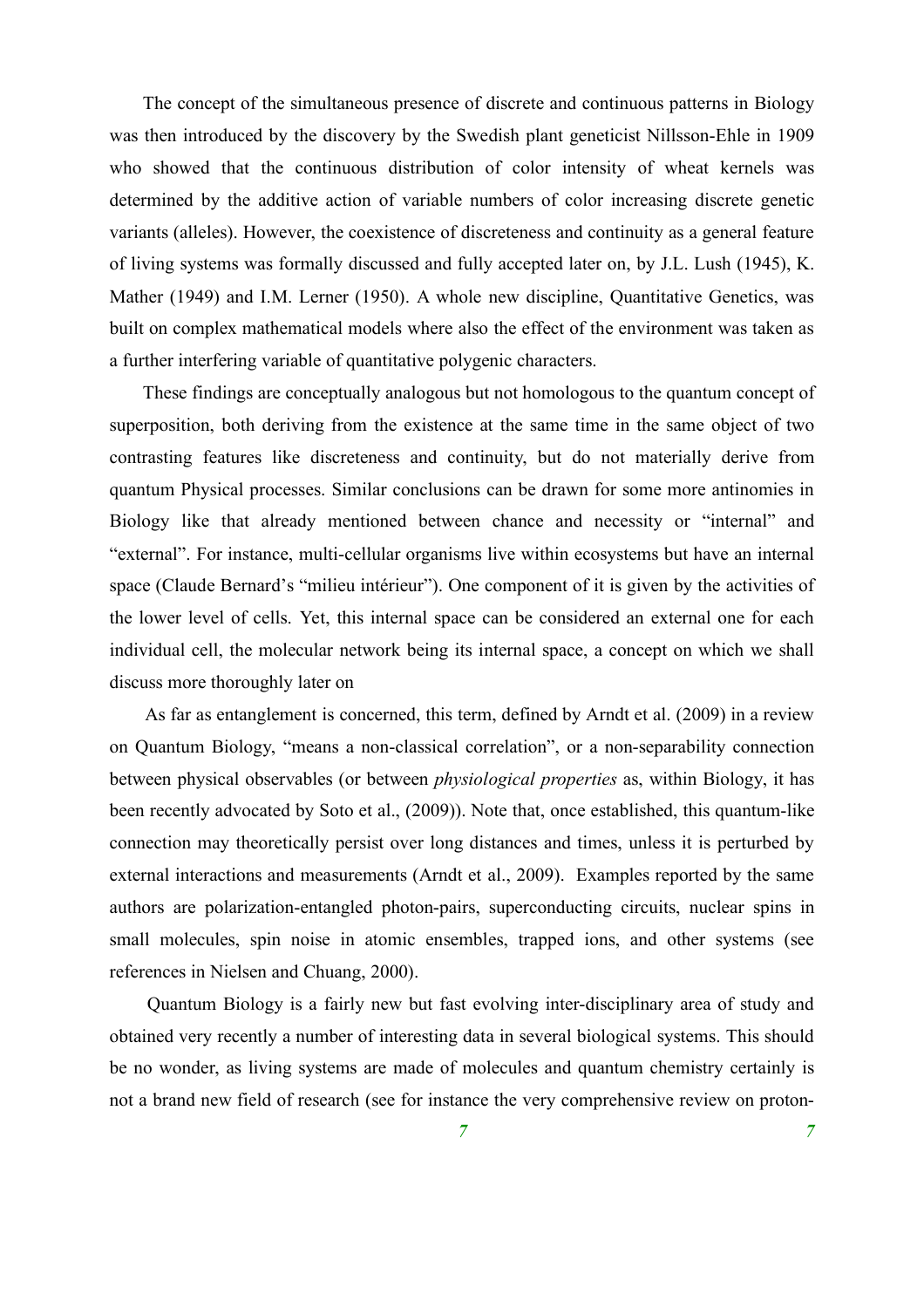coupled electron transfer in Biology by St. Reece and D.G. Noguera (2009)). For instance, electron tunneling has been observed in cellular respiration (Gray and Winkler, 2003) and electron transport along DNA has been shown by Winkler et al. (2005). The first experimental evidence for proton tunnelling has been given in 1989 (Cha et al., 1989) for the enzyme alcohol de-hydrogenase, which transfers a proton from alcohol to nicotinamide adenine dinucleotide.

Of particular interest are two more areas of investigation with an obviously relevant relationship with the origin of life and evolution, namely quantum related processes in DNA dynamics and in photosynthesis, the major biological process allowing the storage of solar energy and its usage for the construction of living matter. As far as DNA is concerned, Perez et al. (2010) showed that nuclear quantum effects such as tunnelling and zero point motion destabilize rare tautomeric enol forms through the transfer of two hydrogen-bonded protons between adenine and thymine and between cytosine and guanine, thus confirming the suggestion by Watson and Crick in their 1953 paper of a role of prototropic tautomerism of bases in the induction of spontaneous point mutations. This finding was supported by earlier data obtained in 1995 on the molecular basis of the dynamics and the role of quantum tunnelling in DNA (Doouhal et al.1995). These authors showed through a high resolution analysis of the cooperativity of formation of the tautomer, that the first step of tautomer formation is the shift of protons from one base to the other, a dynamical process of femtoseconds. Morever, M.Noguera et al., 2004, showed that metal cations like Cu 2+ interact with DNA and influence intermolecular Proton Transfer processes. Finally, Ceròn-Carrasco et al, (2009) found that the double proton transfer affects spontaneous mutation in RNA duplexes, particularly in G-C base pairs. This, for biologists, is a particularly relevant discovery because RNA duplexes, according to most theories on the origin of life most probably played a key role in the primeval so called RNA-world.

Photosynthesis captures sunlight energy using the so-called Fenna-Matthews antenna complex containing chromophore proteins present in the chlorosome, the reaction centre. The energy captured is then used it to convert carbon dioxide in biomass. This process has been shown by Enger et al. (2007) to work according to quantum probability laws instead of classical laws. Collini et al. (2010) showed, through two-dimensional photo echospectroscopy, quantum coherent sharing of electronic oscillation across proteins at ambient temperature in photosynthetic alga. This result, in contrast with the general idea that the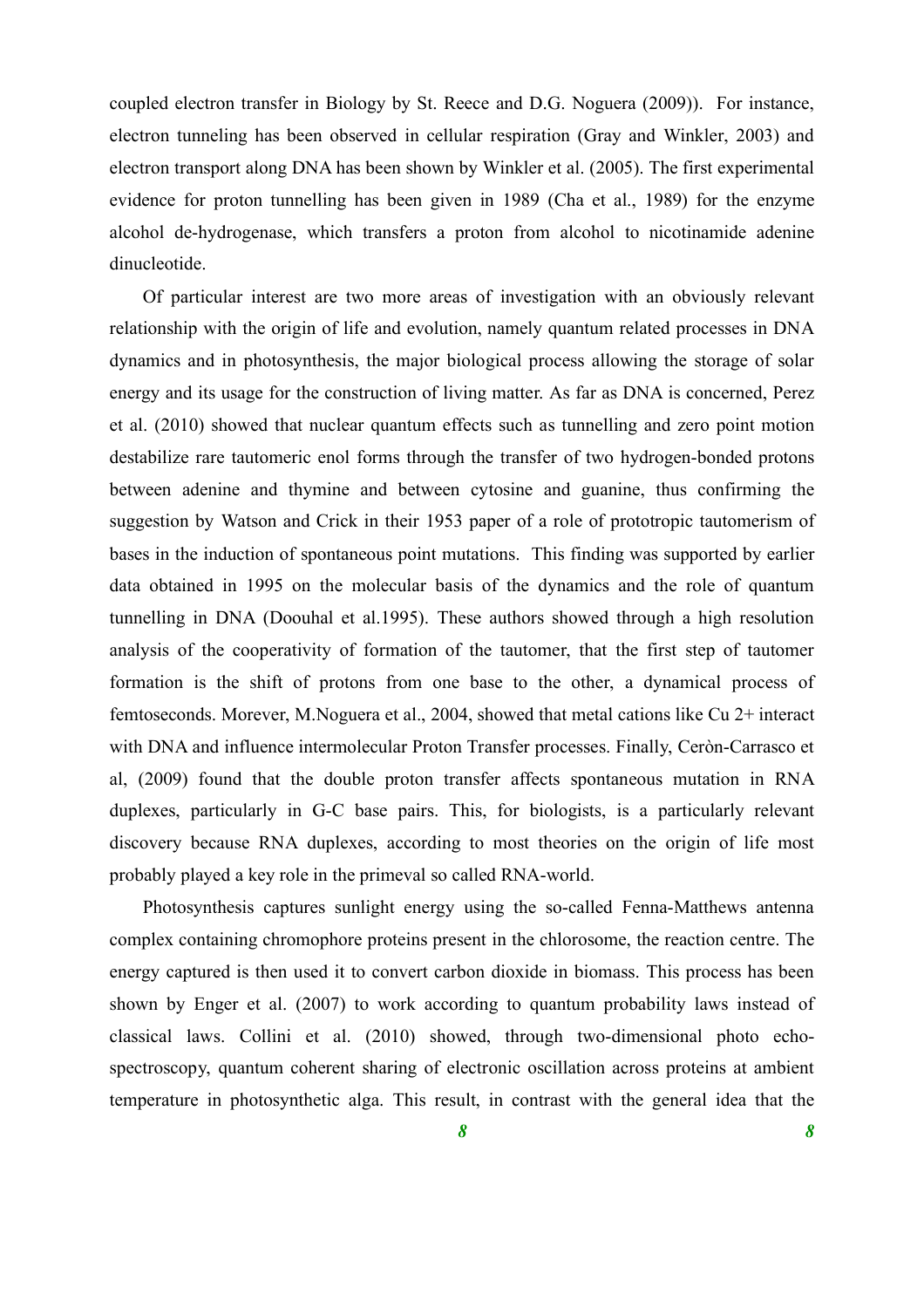presence of water and high temperatures would determine de-coherence, has been confirmed by Sarovar et al. (2010) who analyzed entanglement in multi-chromophoric light-harvesting complexes and showed that a small amount of long-range and multipartite entanglement can exist even at physiological temperatures.

Recently, quantum biological studies are being extended to other areas as shown for instance by the results of modeling of a possible radical-pair entanglement mechanism of avian magnetic orientation where birds could be "seeing" their path because of the effects of magnetic fields on cryptochrome (see for more details (Rodgers T. et al., 2009) and (Cai J. et al., 2010)).

The general picture coming from all these results confirms the concept that the dynamics of living systems stems from an interaction between classical and quantum processes, the last being possible also at fairly high temperatures and in the presence of water as shown before and confirmed since the early work by Del Giudice (1986). Later, it was also found that stochastic metabolic activities may be induced or accelerated by quantum effects analyzed in terms of Quantum Electro-Dynamics (QED). This may depend on the very peculiar, "(super) coherent" structure of water in cells, to be also understood in terms of QED (Del Giudice et al., 1998; 2006).

### **4. Biological randomness.**

The first point we want to make is that we cannot have a sound theory of biological randomness without at least relating the two forms above of physical randomness: in a cell, the quantum effects may happen jointly to classical dynamics and their proper form of randomness, i. e. they take place simultaneously and affect each other. As far as we know, since "unification (of the fields)" is not yet invented, no physical theory so far deals at once with the "superposition" of classical and quantum randomness.

Thus, beginning with intracellular phenomena and then with cell to cell interactions, in a tissue, one may need a classical, a quantum but also an ad hoc dynamical treatment, with largely stochastic dynamics whose structure of determination (and subsequent randomness) is far from being known. And, this is not the end.

# **4.1 Increasing organization.**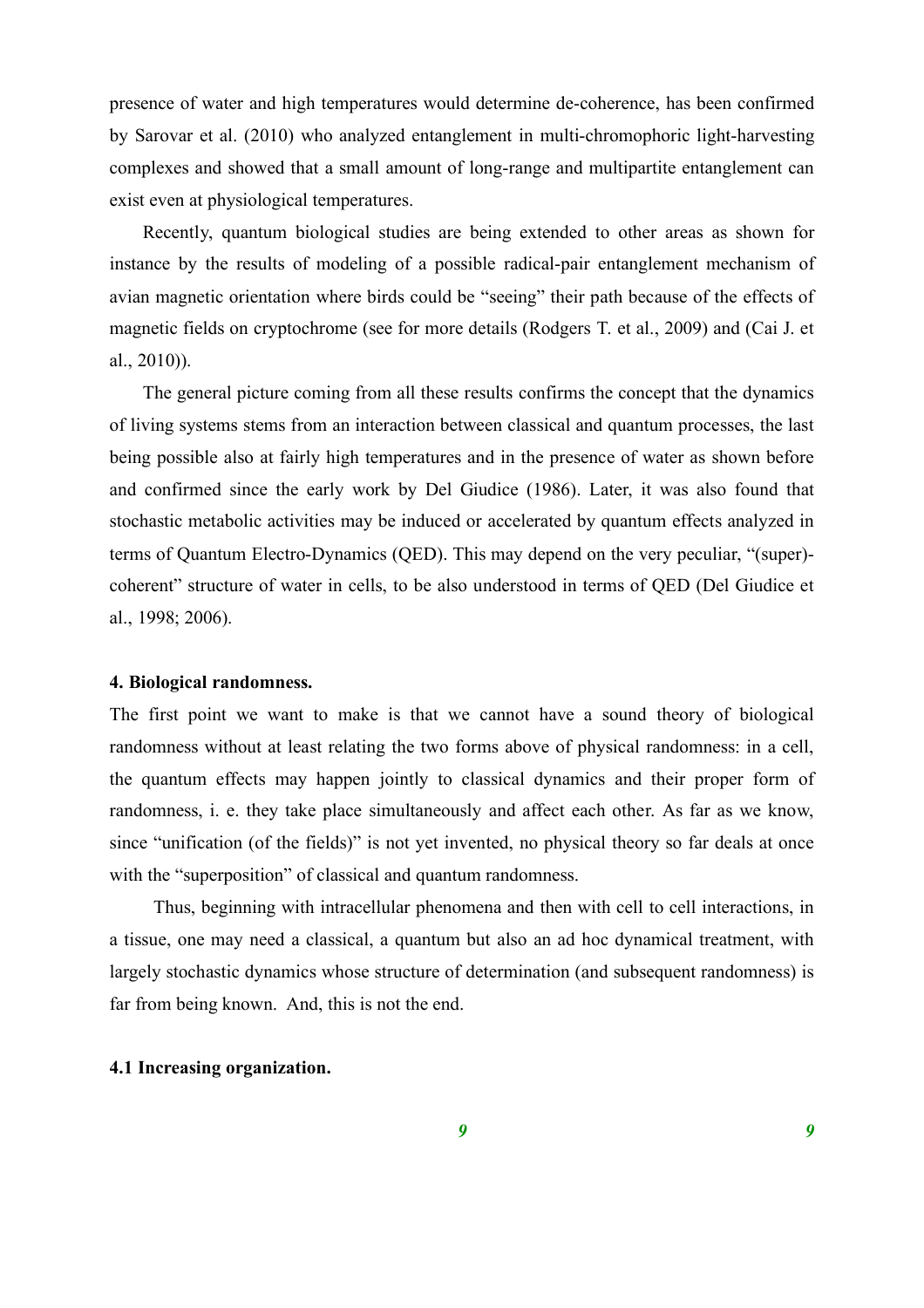In living systems, the formation of different levels of organization, both in embryogenesis and evolution (see later), corresponds, in principle, to a *local* decrease of entropy, since organization increases, thus leading to a decrease of randomness. That is, during these biological processes, locally, some more "order" appears in the Universe – at the price, of course, of energy consumption and, thus, of increasing entropy somewhere else. Yet, each of these "new" levels of organization has its-own non-linear (or quantum) internal dynamics and, moreover, (and this will be crucial for our analysis) they mutually interact. The novel forms of interactions, made possible by the differentiation, yield a new form of randomness, which we will understand in terms of "bio-resonance" in sub-section 4.2.

In order to discuss these two contrasting and coexisting tendencies of life – formation of order while inducing new forms of randomness – we will first discuss the processes of increase in number, differentiation and connection of components, throughout evolution from the possible origin of life to the formation of the interacting and interwoven hierarchical organisation of life in the Biosphere.

As discussed thoroughly in a review by Buiatti and Buiatti (2008), the global living system is hierarchically organised into levels of increasing complexity, all with some general properties but also with level dependent ones (see also Bailly and Longo, 2011). Most probably, everything started when two kinds of macromolecules, DNA and RNA, built a dynamical micro-system capable of reciprocal replication as described by Eigen and Schuster (1979). The next step may have been compartmentalization and the formation of primeval cells. Then, aggregation processes gave rise to *colonies* whose cellular components were partially endowed with a nucleus or anyway with what we call now an eukaryotic organisation of the genome. Later on, fusions between nucleated cells and others bearing two kinds of small circular genomes, the mitochondria, capable of respiration, present in animal cells, and, in the case of plants, chloroplasts, capable of the only process present in living systems leading to solar energy fixation

Multi-cellular organisms belonging to both plants and animals kingdoms were later born and a cooperative "division of labour" was developed in single organisms between groups of cells capable of different functions, through a complex process of multiplication and differentiation. This hypothesis is supported by a number of examples in colonies of bacteria and of eukaryotes, along developmental lines which resemble cells and tissue differentiation in multicellular organisms, all showing composite unicellular/multicellular life cycles.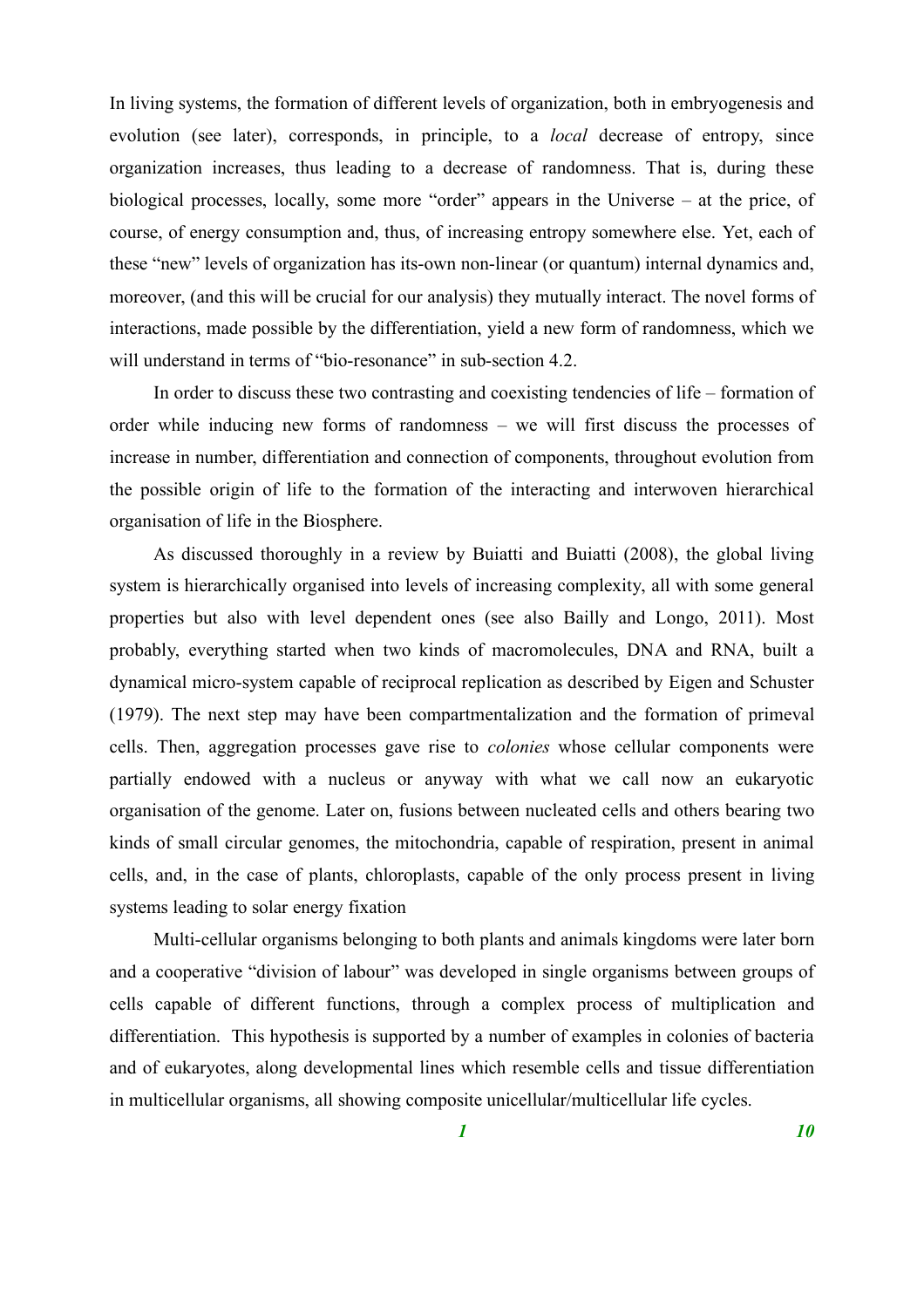Already in 1979, J.W.T. Winpenny and J.A. Parr observed different levels of activity of a series of enzymes in the external ad internal areas of *Enterobacter cloacae* large colonies. Later on J.C. McMichael (1992), studying the behaviour of *Moraxella bovis* colonies grown between agar and polystyrene in Petri dishes found that they were differentiated into concentric rings The two outer ring zones yielded dividing bacteria that formed agar surface colonies of very different morphology from that of the innermost zones, where cells were quiescent. Rieger et al., 2008 and Cepl et al., 2010, studied thoroughly the morphology and behaviour of *Serratia marcescens* "bodies" as they called them, with an explicit reference to multi-cellular organisms morphology. Also *Serratia rubidaea* bodies were found to be differentiated in areas of different colours and textures and differentiation was found to be directed by a series of molecular signals between cells and coming from the outer area of the colonies. Differentiation then was shown to be induced by a *dynamic cooperation* between cells, where varying concentrations of signals in different areas of the colonies regulate both texture and colours.

It is worth noting that, as we shall discuss later, the dynamic flow of molecular signals also induces the primary differentiation in the embryos of most multi-cellular animals from *Drosophyla*, where it has been fully demonstrated for the first time, to mammals. In all these cases, thus, differentiation is mainly epigenetic, meaning by that that it is generally not due to changes in the genetic complements of the aggregating cells but to different levels of expression, from zero to a maximum, of different sets of genes in different areas of the "organism", where by organism we now mean all kinds of organisation of living systems from cell colonies to plants and animals. This possible model of the intermediate steps from unicellular to multi-cellular organisms seems to be supported by two examples, a prokaryotic and an eukaryotic one, in whose life cycle, "bodies" endowed with complex cell differentiation derive from the aggregation of single cells (see the review by Dee et al.  $(2000)$ ).

The two organisms are *Myxococcus Xanthus,* a prokaryote, and *Dictyostelium discoideum,* an eukaryote (an amoeba) both living in the soil and feeding on bacteria. Both have surprisingly similar general life cycles involving a process of aggregation, the use of sensor histidine kinases to regulate development, and the use of mechanisms of quorum sensing to count the number of cells before multicellular development. Bacteria and amoebas live for a large part of their cycles as individual cells, yet, while Dyctiostelium feeds by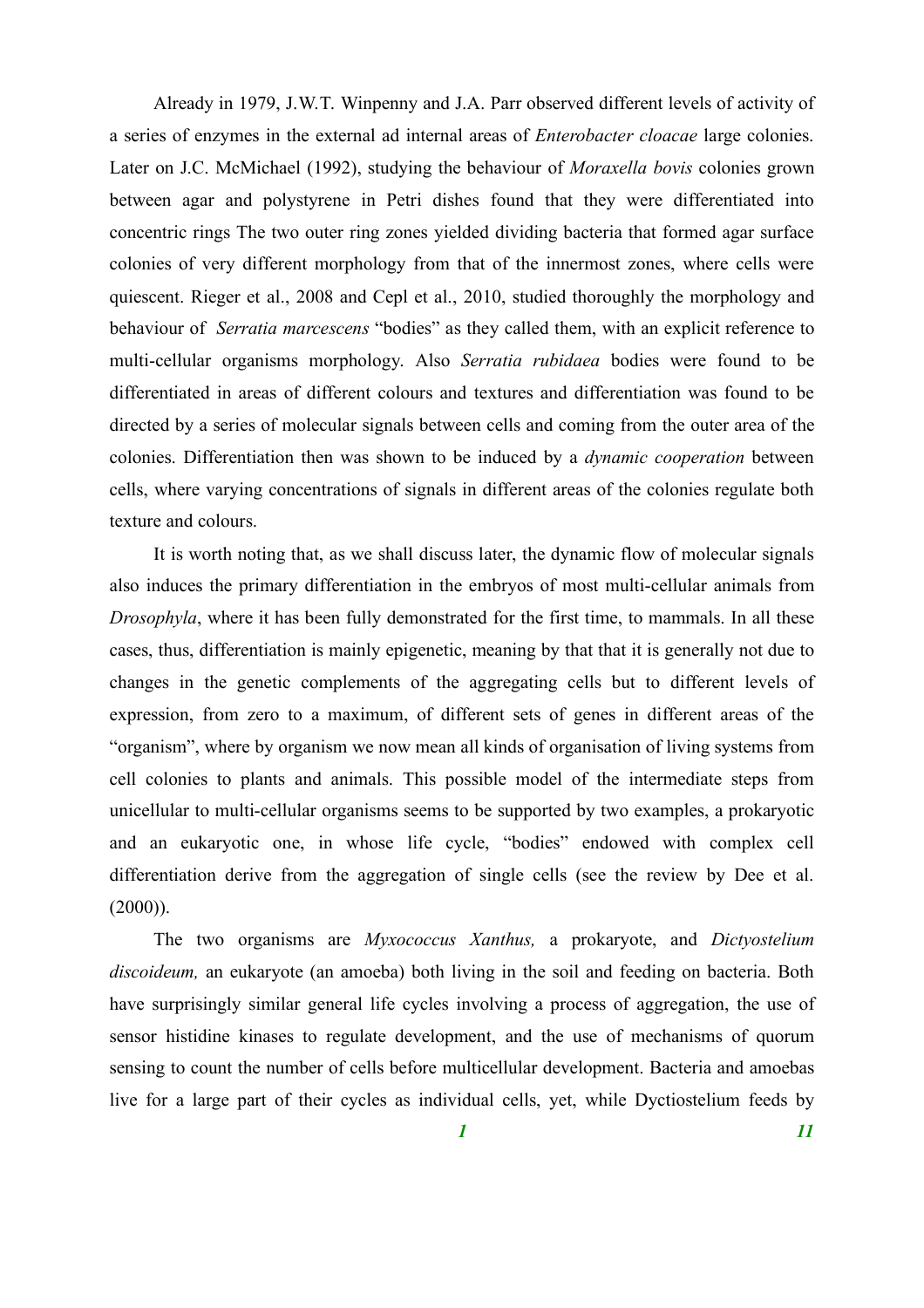phagocytosis, Myxococcus attacks other bacteria in groups using large quantities of digestive enzymes. Therefore, while in some bacterial cycles cooperation between different cells occurs also before aggregation, this collaborative behaviour in Dictyostelium develops later. Aggregation is induced when nutrients start being scarce and cells tend to join and aggregate with a "founder" one through complex systems of chemiotaxis. The process is induced and regulated by the induction of cyclic AMP synthesis by low concentrations of food. The "founder" amoeba will then be the first of the population whose internal level of cyclic AMP reaches a threshold level. At this moment AMP production enters into an exponential phase and a part of it is released in the medium inducing the movement of surrounding amoebas, which will aggregate forming initially undifferentiated mounds containing an average of 100,000 cells. The mound will then differentiate leading to the formation of a slug which will move in search of a new, more favourable environment in terms of amounts of nutrients. Once found such a suitable environment, the slug will stop its search and transform itself into a stalk and a fruiting body where cells will be changed into spores to be released. Each spore therefore will become again an amoeba and a new cycle will start. The cycle of Myxococcus is similar although the fruiting structures are much less complex.

Now, it is worth noting that the number of cells in the slug of Dictyostelium is far higher than those which will become spores giving rise to the amoebas of the future cycle, and this suggests the possible presence of selection processes. As a matter of fact, amoebas single cell populations are highly heterogeneous, a fact which prompted a series of studies of the dynamics of what may be called the "social structure and dynamics of slime moulds". Now we know (Ostrowsky et al., 2008, Flowers et al., 2010, Mehdiabadi et al., 2008, Strassmann et al., 2000) that the aggregation processes are based on kin recognition and on the so-called "cheaters", that is genetically different cells generally selected against and therefore entering only in a small number in the fruiting body and in the next generation. As shown for instance by N.Van Driessche et al, (2002), about 25% of Dictyostelium genes are differentially regulated during development and in different cell types through a cascade of signal transduction events initially triggered by the variation in cAMP concentration in time and space, based on coordinated cell to cell interactions. Differentiation "downwards" processes therefore are very similar in Dictyostelium to those occurring in all animals and plants, all depending on initial triggers coming from cell environment and from epigenetic cell-to cell interactions. This pattern is very similar to what happens again at the population level in other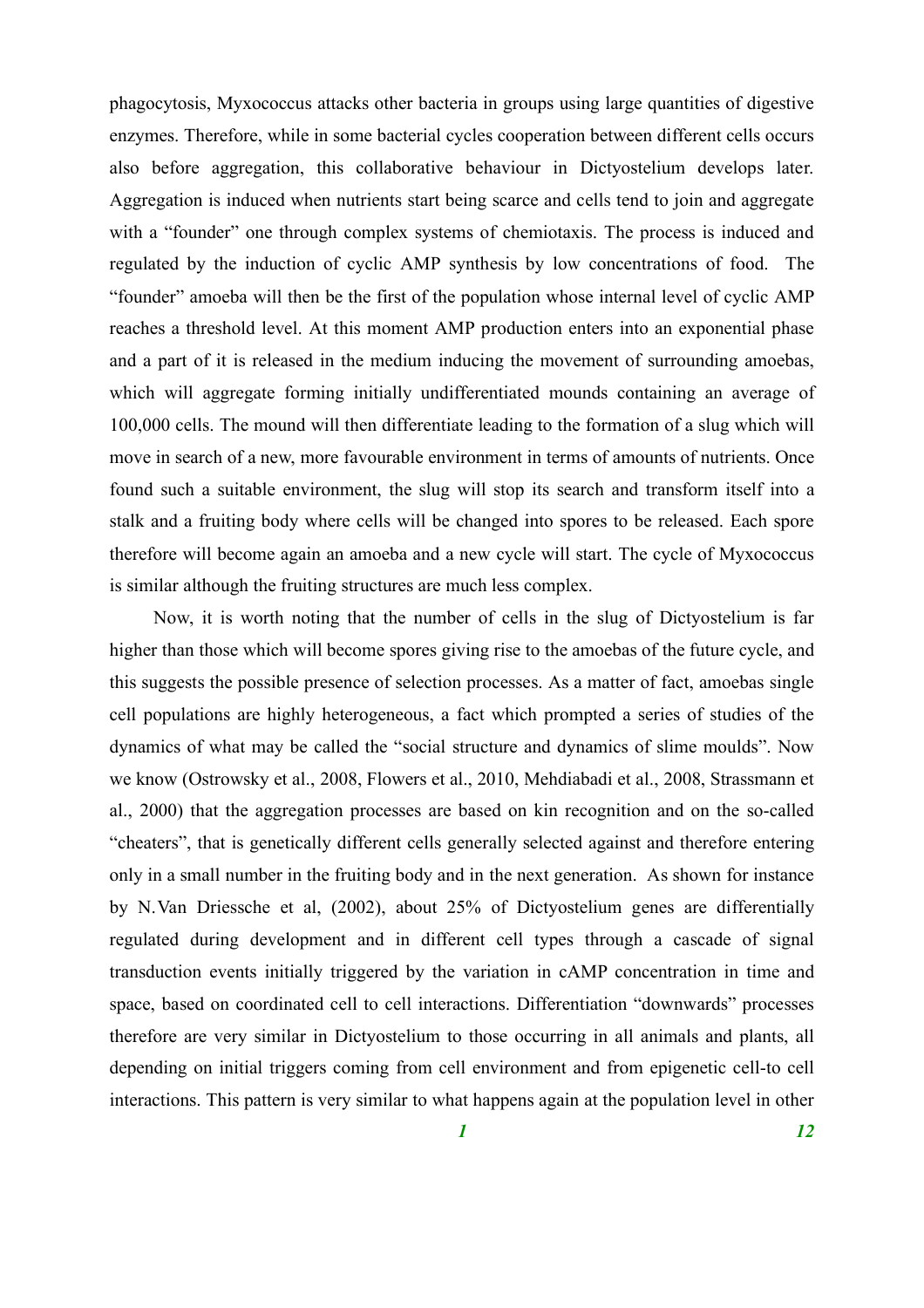kinds of social systems such as bees', for instance, or other societies of insects. In this case physical changes and behavioural dynamics are both epigenetically induced by interactions between individuals belonging to the same community. In the case of bees, typically, cast differentiation has been shown to derive from social behaviour as shown by the fact that "queens" and workers have the same genotypes, while queens show strikingly different gene expression patterns derived from the nutrition by workers with the so-called royal jelly (see for instance Kucharski et al., 2008).

Climbing to yet higher order systems, we are all aware that further levels of organisation between different mono-specific populations of organisms (the "avatars" of Eldredge (2008)), lead to the formation of ecosystems all connected to each-other in the same continent and between continents trough air and water.

We next discuss in which sense increasing organization yields further forms of randomness. In section 7, we will try to understand the role of random evolutionary paths as a possible understanding of the increasing complexity of life, including the unicellular aggregations discussed above.

#### **4.2 Bio-resonance.**

A cell is a network of interacting molecules in a membrane, colonies and tissues are made of groups of interacting cells, individual organisms are interacting with others of the same and different species in the same ecosystem and all ecosystems interact in the Biosphere. Interactions thus happen at all levels of organisation between different objects within that level, and, at each level, they are not additive. However, as we shall see later, communication is both intra and inter-level and therefore a change in one level may spread its effects at the same time to higher ad lower ones. At the molecular level interactions between molecules generally lead to the formation of complexes between two or more molecules with globally different and complementary conformations (as for their non additivity, see (Ricard, 2008)), while cells interact either exchanging molecules through intercellular membranes or through the reciprocal perception, as it happens for instance in the case of contact inhibition between differentiated cells. Contact inhibition is critical for the maintenance of the organisation of cell networks particularly in animals where disruption may mean undesirable cell division putatively leading to cancer (Soto and Sonneschein, 1999). Thus, exchange of molecules may be "horizontal" (within the same organisational level), "vertical" (between levels) or between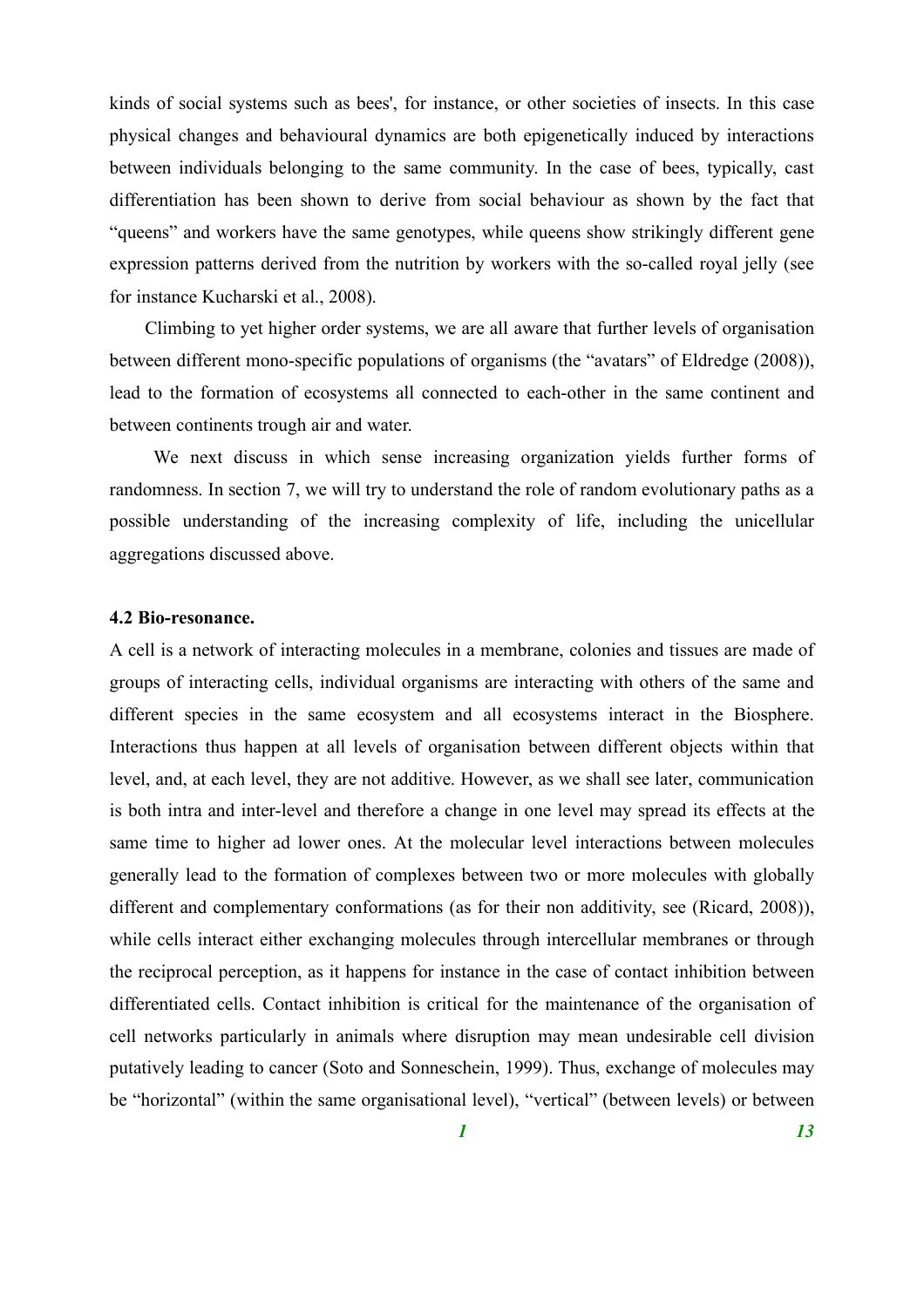the organism and the external environment, and it is mediated by the recognition of specific molecules or energetic inputs by complementary trans-membrane receptors. After recognition the receptor will change conformation and start a cascade of molecular transfers within the cell, very often leading to gene activation or repression and the active synthesis of new molecules needed for the response to the primary incoming input.

We have, therefore, in logical terms, a "higher order" form of intra- and inter-level interactions, rarely dealt with (if ever) in mathematical Physics. Poincaré's work allowed to focus on *resonance effects* between two planets and one Sun: just one (relatively simple) deterministic system or, one simple level of organization with non-linear interactions. And he invented deterministic chaos *3* . Quantum Mechanics deals with quantum randomness at its own scale, as we observed, and unification with relativistic/classical physics is far from accomplished. In short, a lot may be said in physics even when looking at only one level of determination/organization.

On the grounds of the phenomena discussed above, in Biology instead, one has to deal with interacting, yet different levels of organization, each possessing its own (possibly mathematical) form of determination, which may be non-linear or quantum. This multi-level interaction induces what we may call "bio-resonance" and its subsequent proper form of randomness. Can this be reduced to a familiar form of physical randomness? Why not: we let the job to the reductionist, who should first unify, though, or at least correlate quantum and classical randomness. For the time being, we point out the physical singularity of life and this peculiar phenomenality of randomness as a consequence of higher order interactions and we try to conceptualize it as clearly as we can. This taking into account that even computational and dynamic randomness have been only recently (and partially) correlated, see (Longo, 2011).

In short, bio-resonance takes place between different levels of organization, each level having its "autonomous" activity liable to be treated with different conceptual - sometimes mathematical – tools, each with its own form of (internal) non-linearity, resonance and alike. Moreover, each system or level is integrated and regulated by all the other elements of the

*<sup>3</sup>* Technically, in Astrophysics, two planets are in maximal resonance/gravitational interference when they are on the same line with respect to the Sun. Many other forms of resonance, as a component of "divergence" of possible trajectories and, thus, of unpredictability, have been analyzed in mathematical physics. A rather general one is the Pollicott-Ruelle resonance, which applies also to open systems and is related to various forms of dynamical entropy, (Gaspard, 2007). Thus, while the first form of instability (Poincaré's) is analyzed in system at equilibrium, the second form may be extended to systems far from equilibrium.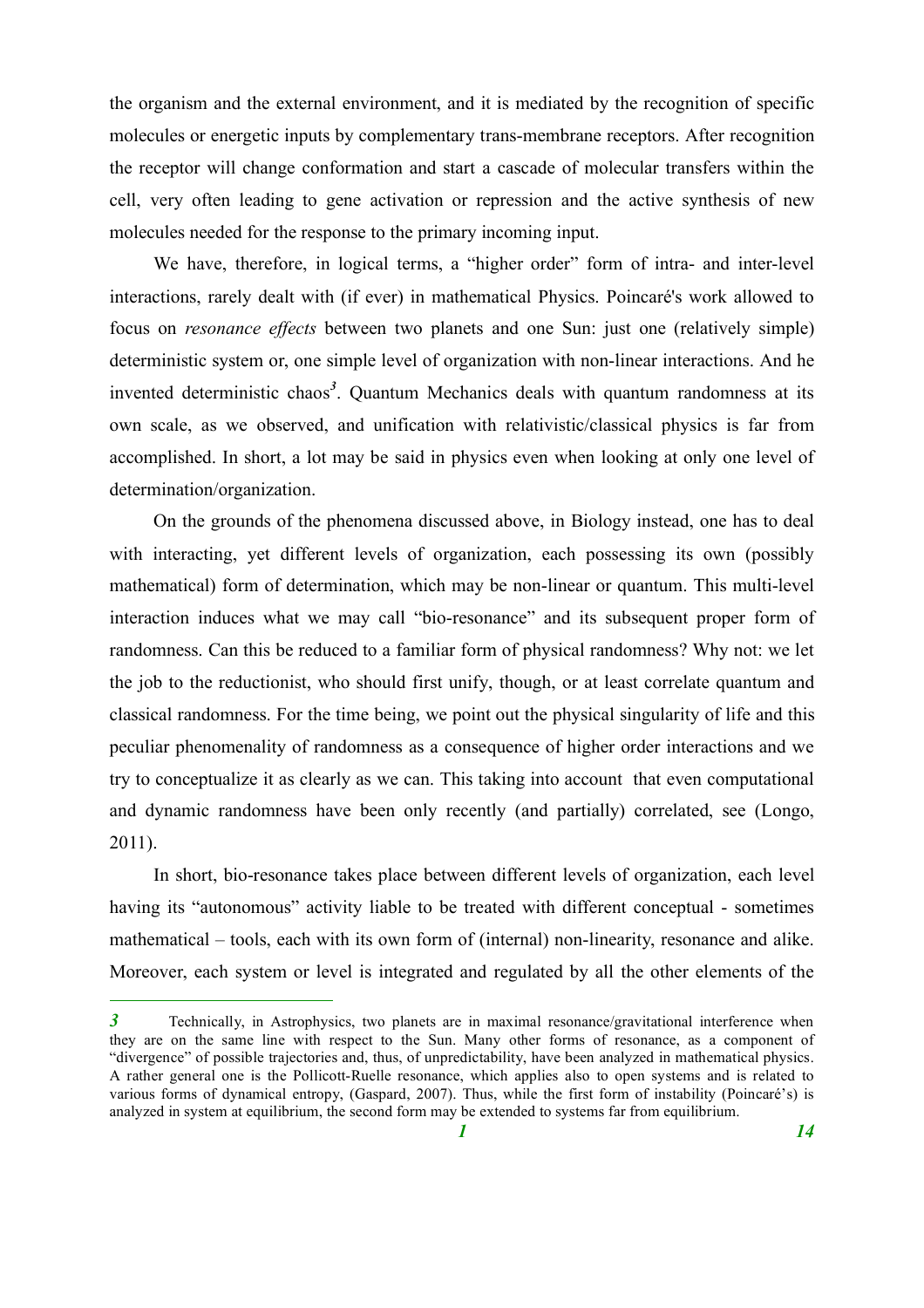*same* as well as of *different* levels of organization - while affecting them. The other fundamental aspect we want to stress here is that the bio-resonance, based on integrating and regulating interactions, has both a stabilizing and a destabilizing role, in contrast to the physical "parallel" notions, mostly related to divergence and instability (both in astrophysics and in more general (thermo-)dynamical systems, see the footnote above).

For a better understanding of the basics of this discussion we shall introduce here some concepts typical of living systems, analogous but not necessarily homologous to similar ones which are well-known in structures and dynamics of non living matter. Biological objects are, as discussed by Waddington, "homeo-rhetic", as opposed to homeo-static, in the sense that they fall back into a non-living state if their components are not able to maintain a good level of dynamical connection within levels of organization.

In view of the randomness proper to each level and of the one due to bio-resonance between different levels, they move along unpredictable paths but within the limits allowed by the structure and dynamics of the connections (including regulation and integration, both being bio-resonance functions). According to Arndt et al. (2009), these connections between components and levels of organization can in a way be also analyzed in terms of the concept of entanglement or, may be better, "bio-entanglement", meaning by that non microphysical effects. In a similar way, we could speak above of bio-resonance when the stabilizing/destabilizing role yields coherence not within but between different levels of organization. In all cases, it should always be remembered that the specific and general structural and dynamical "rules" of bio-entanglement and bio-resonance have been and are evolving in time under the pressure of processes of "extended selection", a term recently suggested by one of us (M. Buiatti, 2011, in the press) including classical selection by the environment in a broad sense, but also "internal selection" (G. Bateson, 1979), that is selection discarding changes not complying coherence rules within the organism. Moreover, each living system is endowed with robustness and resilience whose structure is continuously changing and that can be considered in an ongoing critical transition - the notion of "extended criticality" in (Bailly and Longo, 2008; Longo and Montevil, 2011): a cell, an organism … is always poised on a critical threshold.

This is why, the analysis of biological processes in terms of interactivity and nonlinearity is sound, but still insufficient as both in classical and quantum dynamics there surely are plenty of interactive, non-additive systems, all major challenges for mathematical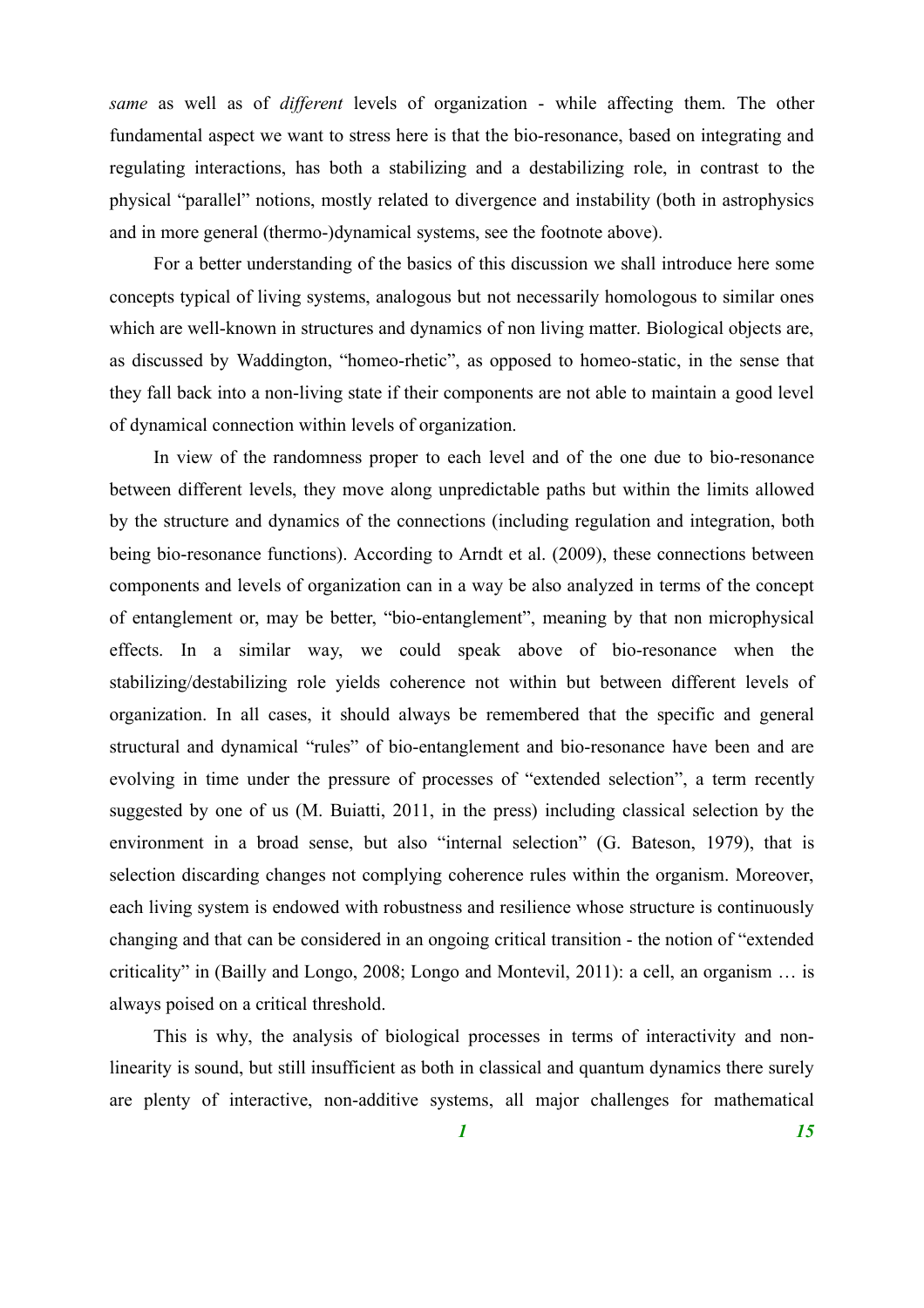intelligibility, yet their complexity is not comparable with the biological complexity (in terms of critical transitions, any reasonable measure of the latter is "infinite" in mathematical terms, see (Bailly and Longo, 2011)). For instance, the networks, as analyzed by Barabasi (2004), are largely inspired by computers' networks, with their hubs and "scale invariants". Their analysis is often limited to the definition of structures from a formal point of view, without entering into the discussion of the dynamics of living systems. In particular, they only deal with just one level of organization, determined by the mathematics of networks, based on two key assumptions: a principle of "preferential attachment" and the maintenance of the "mean number of connections" at each node, see (Fox Keller, 2005). It is then possible that the world-wide web and the cellular metabolic networks, when abstracted form their multilevel contexts, yield similar results and are shown to obey to the same rules. Even when dynamical functions are added to the "small-world" models, simulation experiments yield results common to "classical" physical non-linear system. This may be very informative for understanding some very general behaviors, much more than, say, recognizing that a falling dog is accelerated like a stone (due to another major physical invariant), yet it similarly abstracts only a specific physical dynamic. The situation is similar as for critical phenomena, where universality laws do give relevant information on common feature of critical transitions (Bak et al., 1988). The same should be said for the continuous dynamics of morphogenesis that, since Turing (1952), and by completely different mathematical tools, opened the way to very important analysis of processes of development and organs formation, see (Jean, 1994). Yet, these approaches, though very interesting, are based on strong physico-mathematical assumptions and deal with just one mathematical structure of determination. Thus, they stop on the verge of the proper complexity of the heterogeneous, many level organization of living entities.

As a matter of fact, the biological challenge begins when one deals with a metabolic network in a cell, which belongs to a cellular network composing a tissue, which is part of an organ, integrated in an organism and so on, as discussed before, where all the different levels of organization are inter-regulated by cascades of events in all directions, exposed and reacting to matter and energy inputs coming also from the non-living matter components of the systems. Moreover, all changes involve interference and superposition between classical non-linear and quantum processes.

This is the conceptual, first, then the mathematical analysis, if possible, we have to work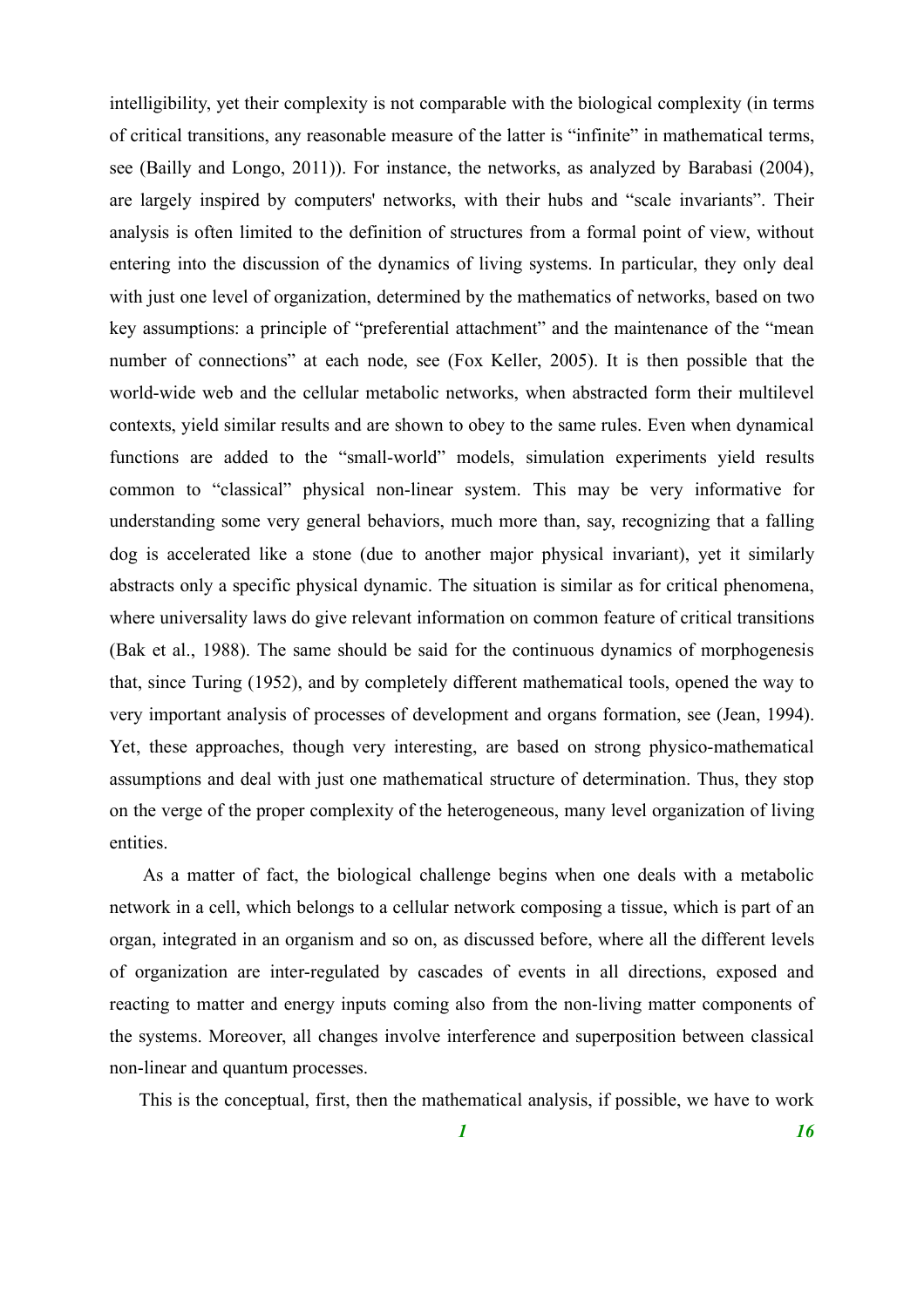at, in order to grasp the proper complexity of the living state of matter, well beyond, but including, the non-linear, interactive structures of physical dynamics and networks.

## **5. Complicated/complex**

A non-linear system may be also obtained by a bottom-up artificial construction: consider a double pendulum, connected to a spring pulling on a non-linear oscillator ... this yields a highly unpredictable non-linear machine. And one may also compose many of these devices into a network of such machines … and obtain even more complicated structures. Is such a system complex or just "complicated"? Yes, the machine is complex, if non-linearity of interactions is considered a sufficient characterization of complexity. No, it should be better called "complicated", if we consider *complex* an object only when it has a many level structure of determination, each level being understood by different conceptual/ mathematical tools, and when it is, at once, "ordered *and* disordered, regular *and* irregular, variant *and* invariant, stable *and* instable, integrated *and* differentiated" (an understanding of complexity proposed by Edelman). We shall add to this list of conceptual oppositions, "far from equilibrium *and* maintaining some components at equilibrium, dissipative *and* conservative, auto-organized *and* subject to constraints, entropic *and* anti-entropic, in critical singularities *and* extended to an interval of criticality" (see below). Some networks, say, may satisfy part of the first list of opposite properties, yet physical networks are treated as equilibrium systems and do not satisfy the second list of conceptual oppositions.

As a matter of fact, the latter co-existing opposites may be properly found only in presence of different levels of organization. By this we mean, molecular, cellular, tissues' levels, composing organs of an organism and so on, where integration and regulation are due to the key fact that all levels with the exception of the molecular level are constructed top-down**,** their "components" being a priori integrated as they originate from a pre-existing organization. If we take as an example the organismal level, integration and regulation are not due to addition, but to differentiation from an original "organism", one zygote cell. No way to construct a multi-cellular organism by adding a leg or a brain, as we can add a wheel or a computer to the pendulum/spring/oscillator device above. Or, as we can add further nodes, hubs and links to an artificial network, the W.W.Web for example. Note that in the case of the slug of Dictyostelium mentioned in sect. 4.1, there may be an extension of the "organism" by new cells, even non-kin ones (the "cheaters"). Yet, most of the genetically non homogeneous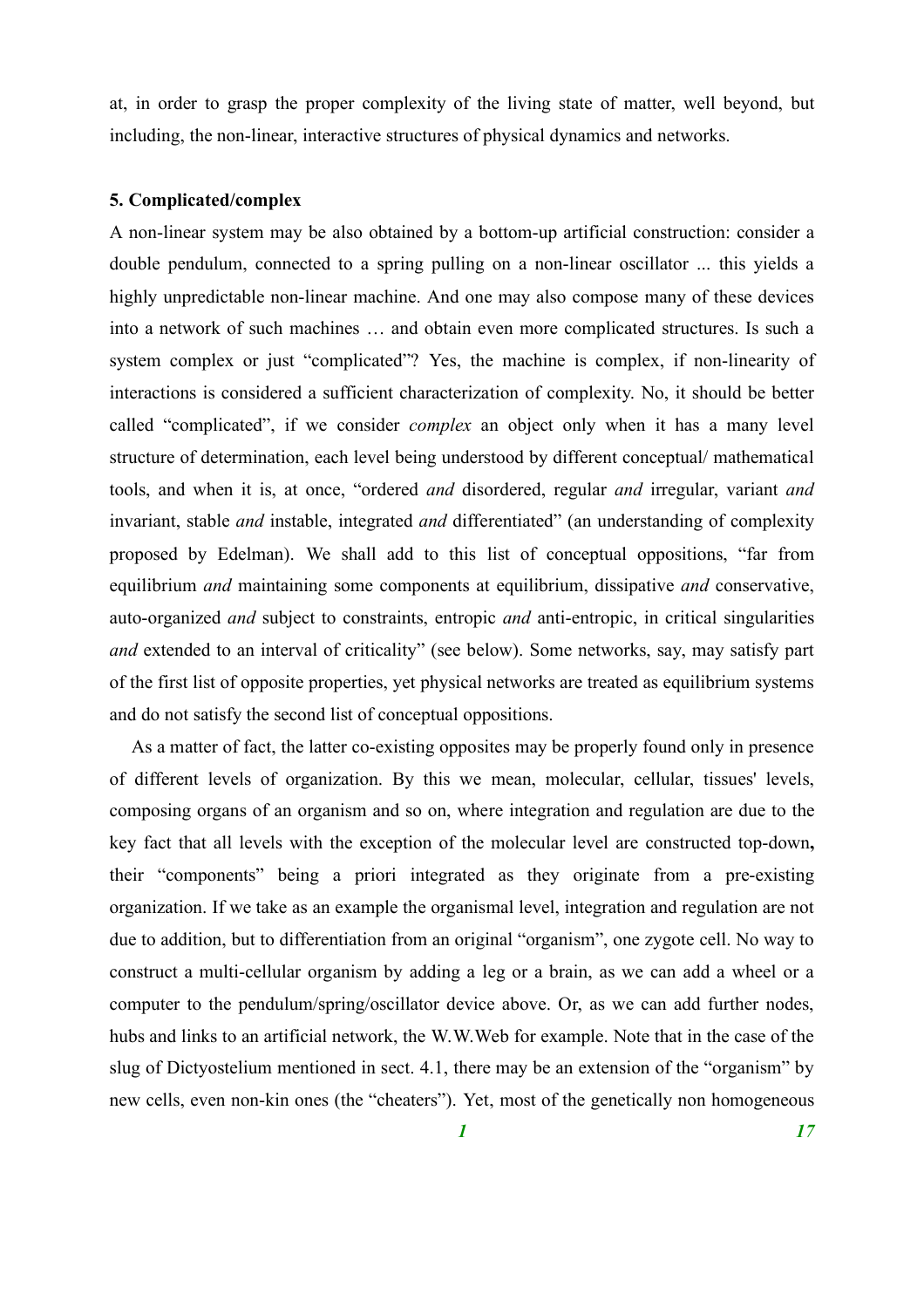ones will be excluded and their addition does not yield the addition of an "organ", but at most of individual cells which will be eventually transformed into (part of) an organ, only after differentiation. The constraints due to the global structure contribute to induce differentiation, thus (and because of) variability. Or, as always in biology, constraints induce variability *and* variability induce constraints. Thus, even in the formation of colonies, as organismal structures, differentiation is essentially an epigenetic phenomenon which applies to one or a few genetically kin cells (except for a few cheaters).

It may be thus fair to call "complicated" the artificial devices liable to be constructed essentially bottom-up, and reserve the word "complex" to living structures, in particular because of the phenomena hinted above:

- 1. the top-down construction, as differentiation and integration from one or a few (genetically homogeneous) individual cells;
- 2. the bio-entanglement;
- 3. the bio-resonance.

The last two properties are made possible by the first one, which forces integration, while bioentanglement and resonance are also part of the constraints and, thus, contribute to differentiation.

As for one more instance of bio-entanglement, consider that organs, typically, in an organism are "physiologically entangled" with each other and with the organism: physical entanglement is expressed in terms of *quantum measure*, similarly, there is no *physiological measure* of an organ's activity which may completely pass by the superposition with the others' activity. No reasonable physiological measure can be made on a brain isolated in a flowerpot. Does a lung or a vascular system make sense away from an organism and the combination of its physiological activities?

Nesting and coupling different levels of organization, proper randomness (due to classical/ quantum coexistence and to inter-level bio-resonance effects), entanglement of components as superposition of physiological activities …. The blend of all these peculiar conditions yields the proper complexity of the living state of matter.

## **6. More on biological randomness.**

As mentioned above, classical randomness is deterministic unpredictability in equilibrium dynamics. In case of non-linear interactions, the system may yield highly unstable trajectories,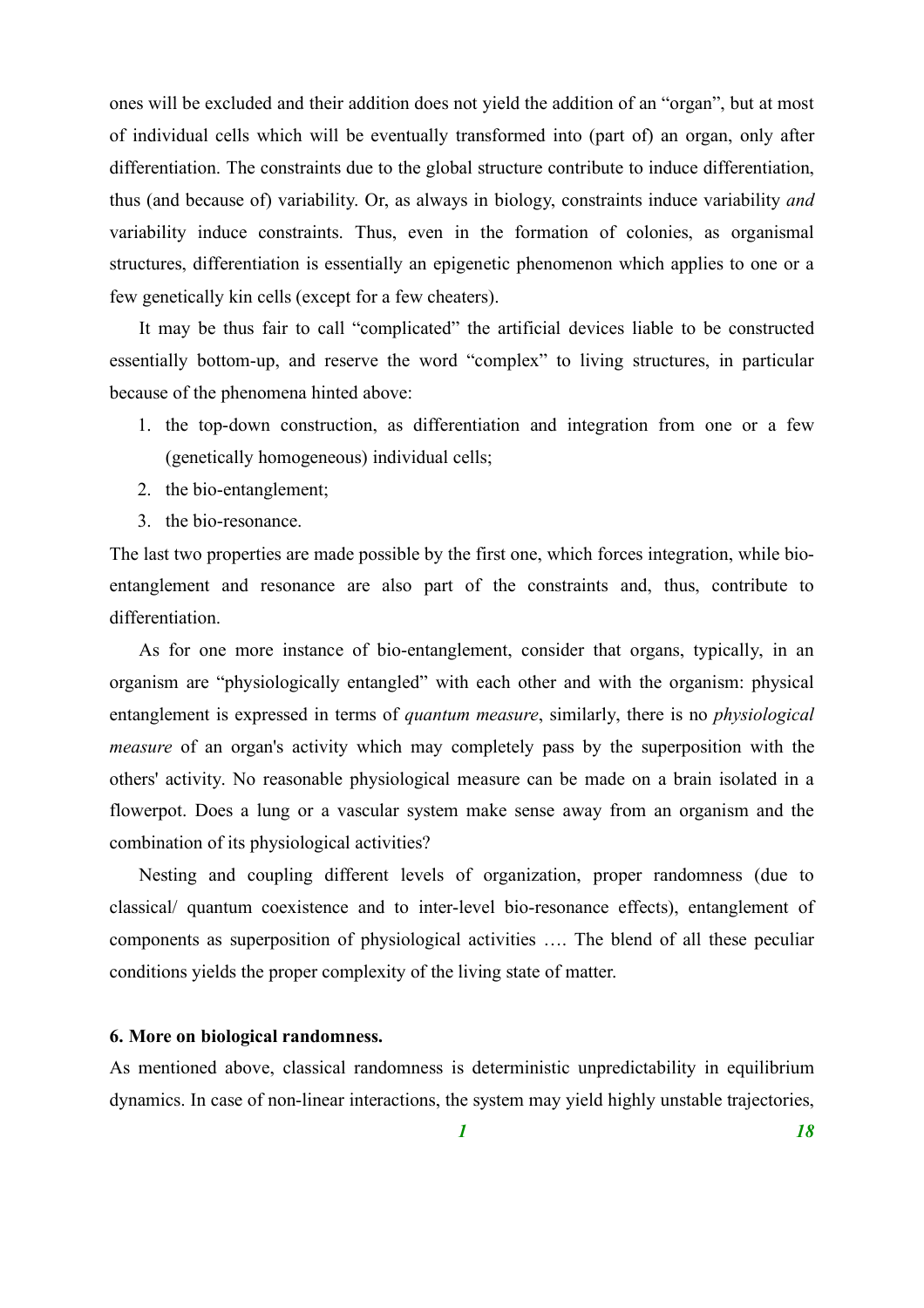yet constantly remaining at equilibrium. These systems are conservative and their trajectories may be computed in principle (yet not predicted) by extremizing a functional (a lagrangian or hamiltonian), that is they go along an optimal trajectory in a suitable phase space, a geodesic. In an equilibrium dynamics, a trajectory is stable when it is not modified by minor fluctuations/perturbations. It is unstable, when it is subject to the too well known (and so badly understood) "butterfly effect", whose mathematics we owe first to Poincaré and his analysis of the planetary determination. This effect is more rigorously called "sensitivity to border conditions", but two more mathematical properties are required as for classical deterministic chaos, as better specified in the 1970s, (see Devaney, 1989).

In Biology, it is not a matter of stable or unstable equilibrium, but of *far from equilibrium*, yet "structurally stable" systems, two very different notions. This hard to understand simultaneous structural stability and non conservative behavior is a blend of stability and instability due exactly to the coexistence of opposite properties such as "order/disorder … integration/differentiation" mentioned above. Typically, integration and differentiation stabilize and destabilize, preserve and modify symmetries, since they maintain the global stability, while allowing the never ending reconstruction of the living system as exemplified by the organism, by continually passing through "critical states". An organism is not "just" a process, a dynamics: it is a permanent passage through a critical state; it is critical in the sense, in particular, that it continually changes symmetries by breaking existing symmetries and constructing new ones (Longo and Montévil, 2011).

As a matter of fact, each mitosis breaks symmetries: the two "new" cells differ from the originating one and are not identical. Mathematically, this changes the invariants, yet it may preserve the ever changing homeorhetic stability of a global structure, be it an organism or an ecosystem, while exploring new paths, by differentiation and variability. This exploration of possibilities takes place, along evolution and ontogenesis, in unicellular organisms as well as in embryogenesis, in the permanent reconstruction of a multi-cellular one, as well as of a higher order system.

But … which "possibilities"? Let's focus on evolution as this is where the novel challenge of biological randomness more clearly steps in. In contrast to all known forms of physical randomness, including quantum randomness, the phase space of possibilities is not "already given", but rather, it is randomly co-constituted, a major mathematical challenge. By the superposition of classical and quantum randomness, in a cell, an organism, an ecosystem, and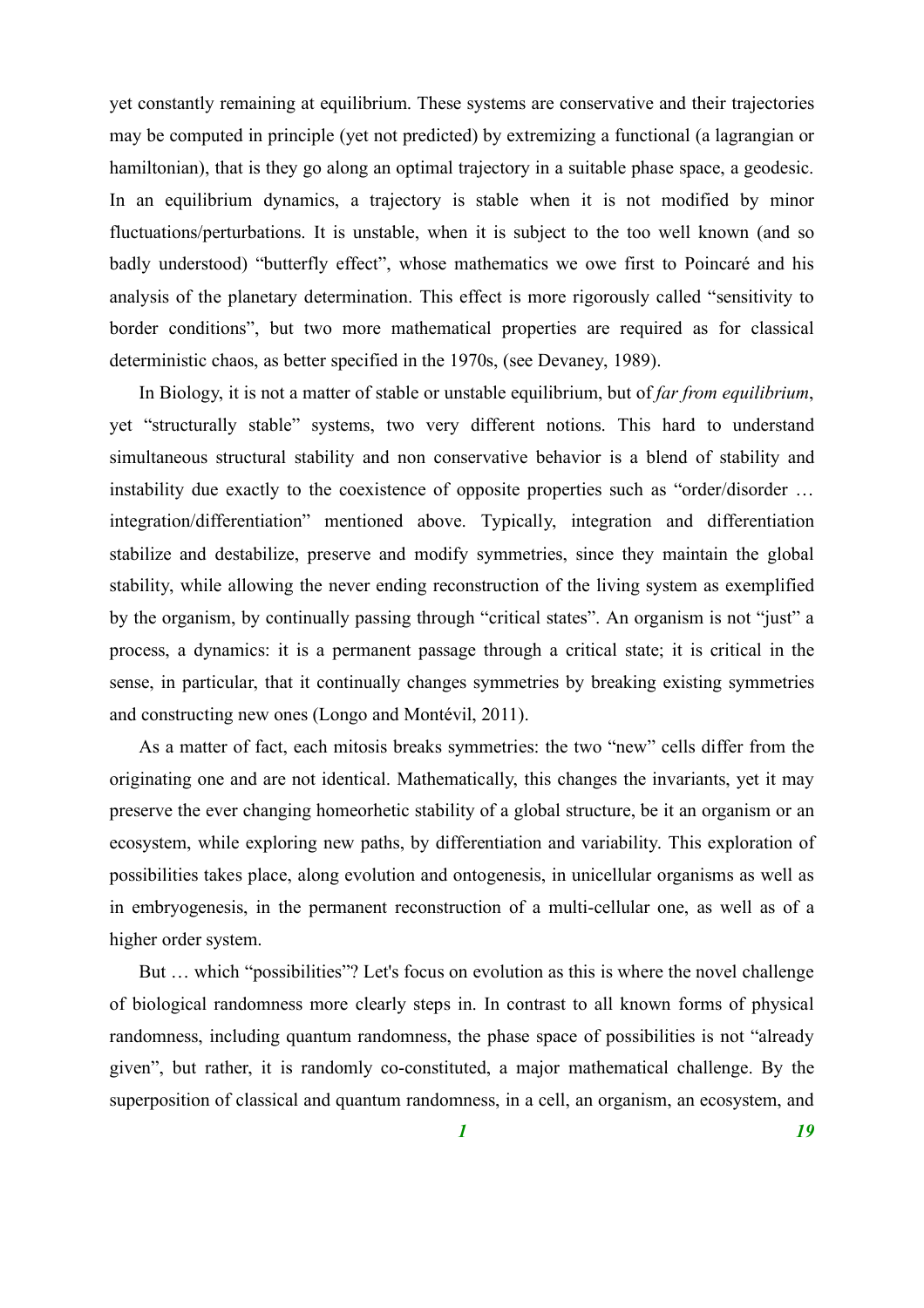by bio-resonance of different levels of organization, we need, in Biology, a third, stronger, notion of randomness. A form of randomness where the very list of possibilities to be explored is not already given as it usually is in Physics. When flipping a coin or throwing dies, we know in advance the list of two or six possible outcomes. Even in quantum Physics, the list of possibilities is mathematically pre-given, be it an infinite space like a Focks' space that accommodates all the highly unpredictable, but possible creation of new particles. In Biology, it is the very "phase space" of evolution which is randomly co-constituted – and this mathematical challenge is not treated by current physical theories.

Moreover, in reference to Physics, many are still talking of "equilibrium dynamics" (and we also did so in reference to deterministic chaos) and molecular biologists are hardly digesting Poincaré's discovery that an equilibrium dynamics may be highly unstable, thus random, yet deterministic. As we said, the still dominating Monod's alternative (Nécessité et Hasard), suggests that deterministic means "necessary" thus predictable (i. e. programmable) and that randomness is a very different issue, due to (mostly external) noise.

From our perspective, in Biology, the situation is rather different. As we recalled above and it is widely acknowledged (but not always applied), living objects yield always far form equilibrium, dissipative systems. This is so for one single organism as well as for an ecosystem. In some cases the system may be stationary or in a steady state (constant input/output flow of energy), or, at least, this is a reasonable working assumption, in order at least to write thermo-dynamical balance equations. In this mathematical assumption, some aspects of evolution were analyzed (Bailly and Longo, 2009) and the notion of "extended critical transition" was proposed (Bailly and Longo, 2008; Longo and Montevil, 2011). In this context, the dissipative, far from equilibrium structuring of living matter, may propagate downwards, to the molecular level or upwards to the higher order levels: that is, nonequilibria may downward or upward affect and destabilize or, more soundly, des-equilibrate other levels. For instance in the case of interacting cells (in a tissue, say), "disorder" (or the failure of the cells' dialogue) can propagate downwards to the physical dynamics of molecules – or it may even derive from the organism (under the form of stress, say). Conversely, as everybody agrees, disorder may go from molecules to the whole organism, the latter being the key component for the exploration of diversity, proper for instance to evo-devo systems. Let's consider a few examples of upward/downward bio-resonance inducing an increase in variability.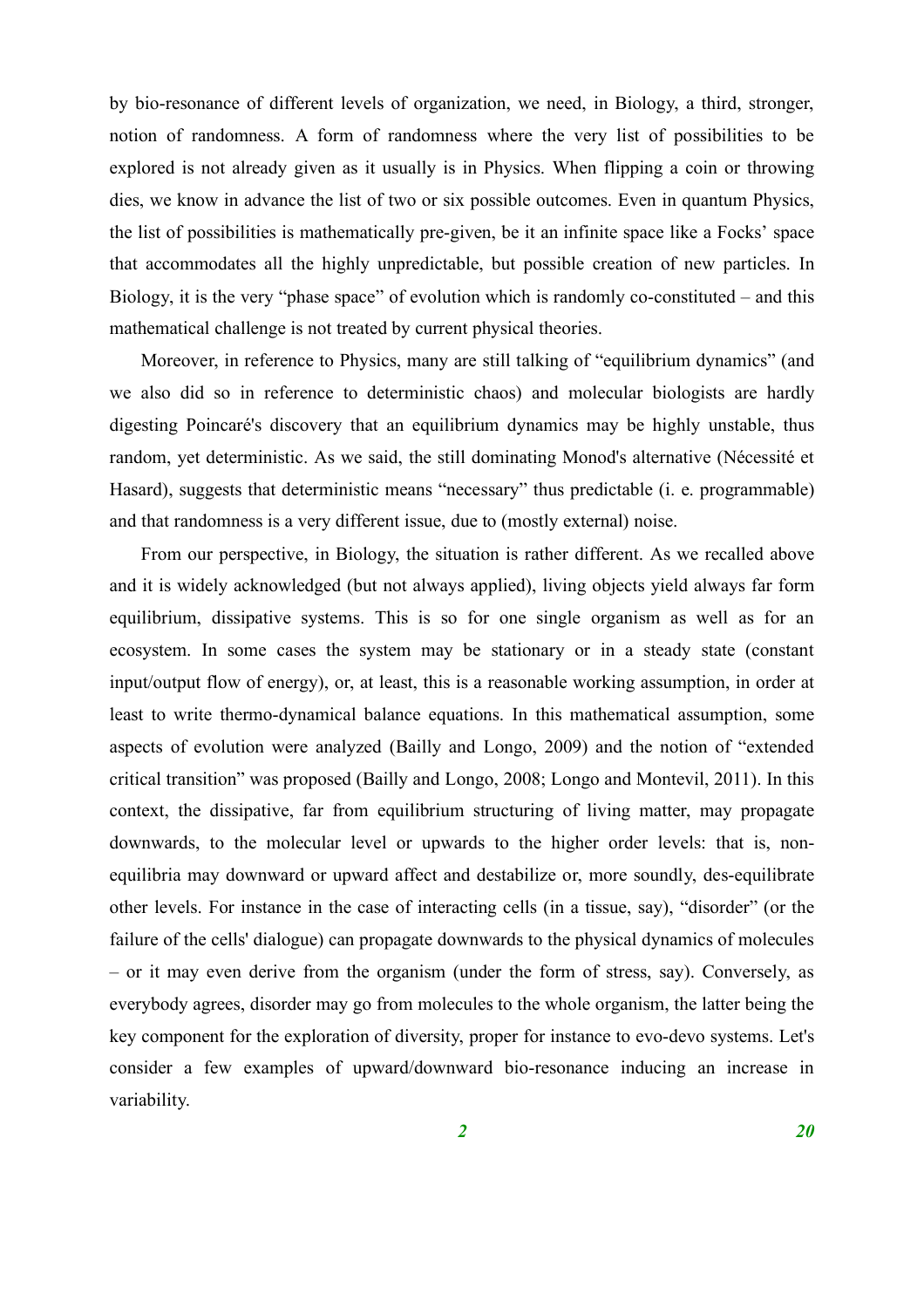As discussed at length by Zeh et al. (2009), eukaryotic genomes contrary to prokaryotic ones have a very low relative amount of sequences coding for RNA or proteins: non-coding ones cover the vast majority of DNA. In humans for instance coding DNA is only around 3%, the rest being non-coding but containing a large number of transposons, that is mobile elements capable of "jumping" from one location to another in the genome, inserting themselves and dispersing their copies in a quasi-random distribution. A condition for the insertion is the production of cuts in the receiving sequence thus inducing changes in it. Moreover, some classes of transposons, such as the so-called "helitrons", often carry with them parts of the sequence of the original insertion site re-arranging the genome and changing the order of genes. This often means permanent changes in expression levels of the host sequence with putatively relevant heritable changes in the phenotype of the organism affected. Now, transposons are generally kept silent by the organism through a process involving the addition of a methyl group to their DNA, but in the case of stress de-methylation occurs and transposon mobility is restored suddenly increasing mutation frequencies in a quasi-random way because the only constraint to randomness is given by the fact that in general transposons tend to insert themselves in GC-rich regions of DNA.

The result of this process is therefore the production of new variability which may affect the functionality of genes endowed of critical functions as, for instance the tumor suppression genes whose inactivation may lead to cancer. In this case therefore inter-level resonance is both upward and downward. External stress from the environment induces transposon jumping within cells (downward) but the induction of randomness, through transposon activation in cells, will change the cell itself and it may induce its proliferation and therefore cancer with higher frequency. These events happen in cells but they will have negative effects on the whole organism as a consequence of this inter-cellullar, intra-organismal bio-resonance but are induced by an external input (inter-level bio-resonance).

Another interesting example of bio-resonance may be found in the well known process of development in animals from the fertilized egg to the whole organism (for a thorough discussion of animal development, see Gerhart and Kirscnher (1999). In Drosophyla, but also in mammals like us, the developmental process is activated by the "injection" into the fertilized egg of RNAs and proteins codified by maternal genes and coming from mother cells in an antero-posterior and dorso-ventral direction, thus generating concurrent concentration gradients leading to an oscillator. This induces the formation of sects within which other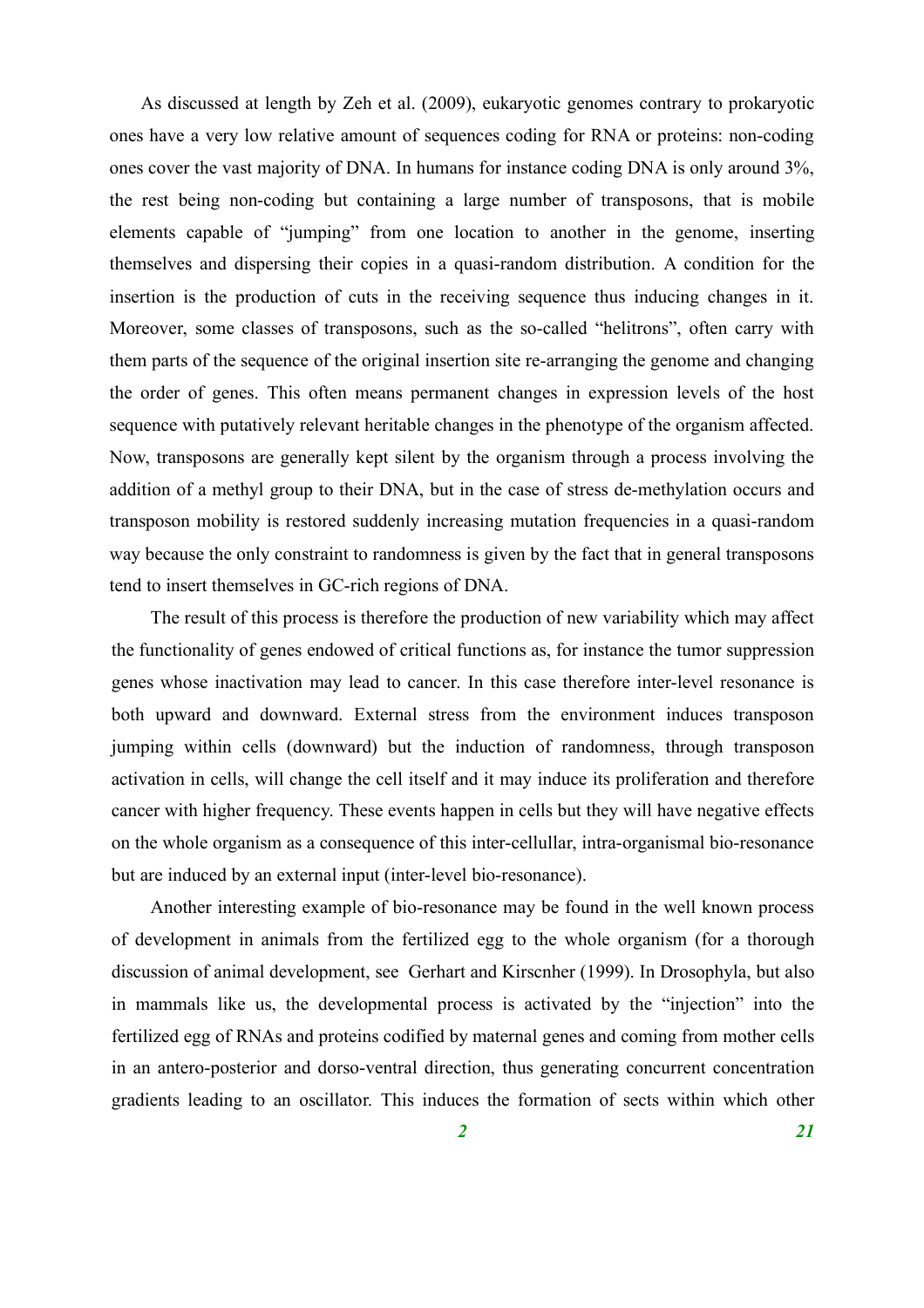gradients are formed regulating the differentiation of cells all being submitted, along the two axes, to different ratios between the regulatory molecules. In this case the inducing molecules come from the upper level (the body of the mother), and activate the lower cellular level inducing differentiation. This is surprisingly similar to the phenomenon discussed above concerning Dictyostelium, where gradients induce differentiation and allow to establish new connections, thus new organization, as integration of differentiated cells. On the other hand a "pure" upward effects of bio-resonance can happen when a mistake in DNA replication may induce a mutation in a differentiated cell leading to cell division and inducing cancer, a syndrome dramatically modifying the whole organism and its interactions with the environment. The opposite case may be a downward process like a change in a few connections between neurons, a process not happening only as a response to external agents but deriving from the internal dynamics of the brain. A change like this, of course, being the brain the central controller of the whole body, may modify several processes in an unpredictable number of body components.

Of course, these interactions are highly random not only because of the non-linear effects between the molecules injected and the cells (and of the possible quantum indeterminism discussed above), but also because the whole phenomenon is submitted to environmental changes, which cannot be described, let alone predicted, by focusing only on any of the other levels of determination and randomness, that is on molecular cascades or on cells or even on developing organism as a whole. In conclusion, this many-folded form of randomness in Biology is at the core of variability, diversity, thus of evolution and development.

# **7. Anti-entropy**

In Biology, there exist two forms of production of entropy, as disorder. One is due to the many thermodynamical processes that occur at all levels of organization where there is an energy flow and/or production. By the second principle of thermodynamics, applied to far from equilibrium, open (dissipative) systems, these flows and activities produce energy dispersion, thus physical entropy. The other form is properly biological and is due to *variability*, both as individual and evolutionary variability and as differentiation (these two notions are related, of course). This second form of "increasing disorder" may coexist with increasing order: when one has two cells instead of one by mitosis, the order, locally,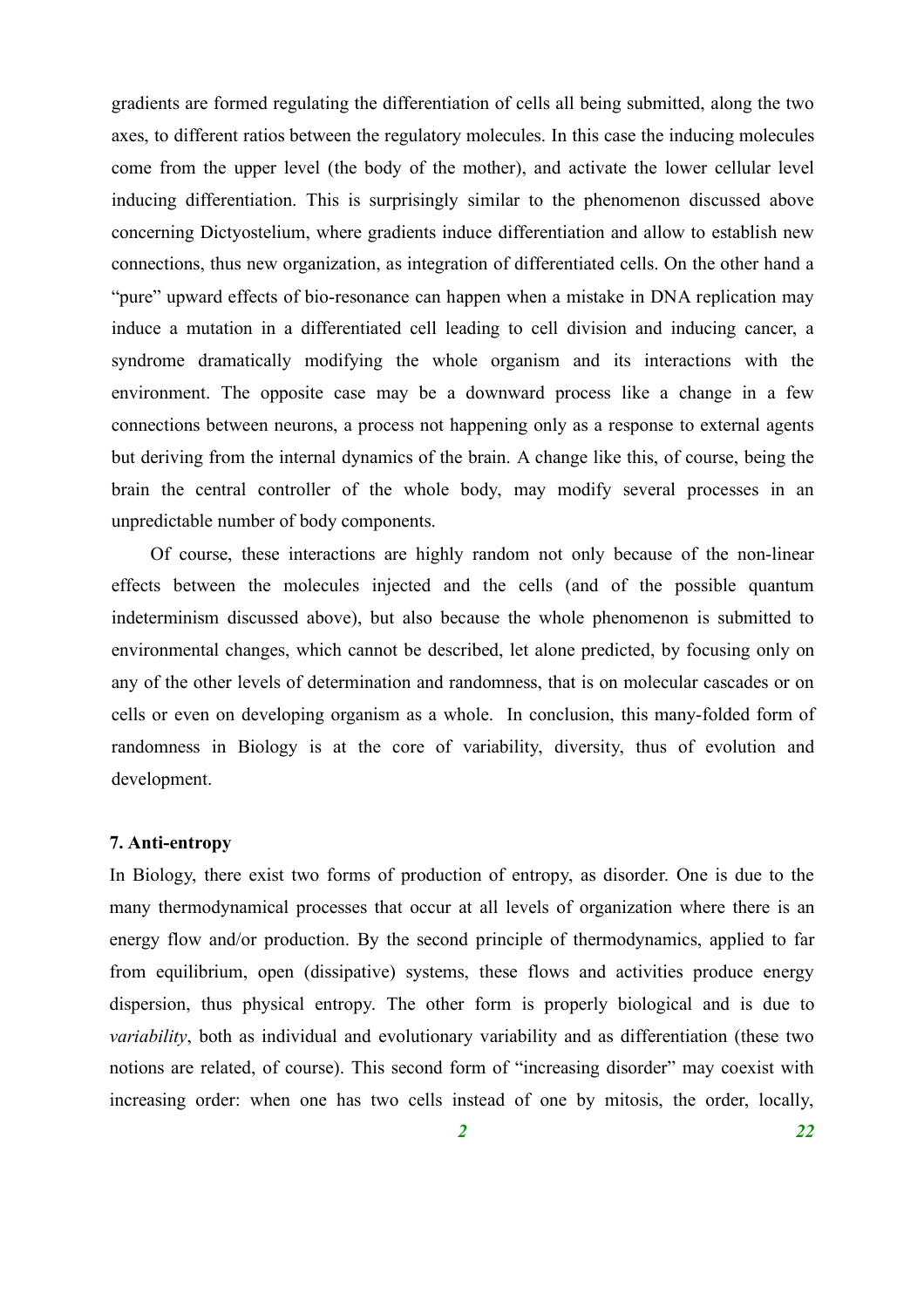increases. Yet, since, along reproduction, cells always variate and/or differentiate, this process induces *also* some disorder (beginning with random differences in the proteomes' composition, see (Longo, Montévil, 2012)). Of course, the reductionist may tell us that this fact may be understood in physical terms. Yes, but no physical theory, so far, deals with nonidentical reproduction as a core theoretical invariant. Crystallography, say, analyzes crystals' generation and their symmetries, but "imperfection" is hardly the main theoretical invariant. In Biology, instead, both variability and organization need to be theoretically described, in their multi-level structuring, in order to understand the survival and evolution of organisms (Buiatti, Buiatti, 2008). In a synthetic way: biology is largely the *iteration* of a *never identical* morphogenetic process.

In order to deal with these opposing concepts, Bailly and Longo (2009) have introduced the notion of *anti-entropy*. This is a proper observable of life, quali-quantitavely represented by the number-theoretic evaluation of the complexity of

- cellular networks (number of nodes, hubs, links …);
- the fractal dimension and number of connected components of organs*<sup>4</sup>* ;
- the number of tissue's differentiations

(we refer to the paper for a more formal treatment of these quantities).

This is a largely incomplete list of items of what could be called proper *biological complexity* and provides just a preliminary "mathematical skeleton" of the much richer complexity of life. One may add lots of further phenotypic properties that popped out along evolution: networks within and of groups and populations (ants or bees' organizations, say) and much more. Its increase or just its maintenance, corresponds to a decrease of entropy (anti-entropy increases or maintains organization, by opposing entropy increase). Yet, antientropy is not negentropy: typically, the sum of an equal amount of entropy and negentropy gives 0, a simple singularity, in all the theories where the latter is considered (Shannon, Brillouin, Kolmogorov …). One finds positive anti-entropy only in a living entity, where it adds to the inevitable production of entropy in a non-obvious singularity, that is in extended critical transition in Bailly and Longo, (2008), Longo and Montevil (2011). The name, but just the name, is inspired by anti-matter, as the sum of matter and anti-matter never gives 0,

 *<sup>4</sup>* To give <sup>a</sup> few examples, mammals lungs have <sup>a</sup> fractal dimension greater than 2, while the lungs of <sup>a</sup> frog have a 2-dimensional surface. As for organs' "connected components", primates may have up to 600 muscles, while a horse or a cow at most 400.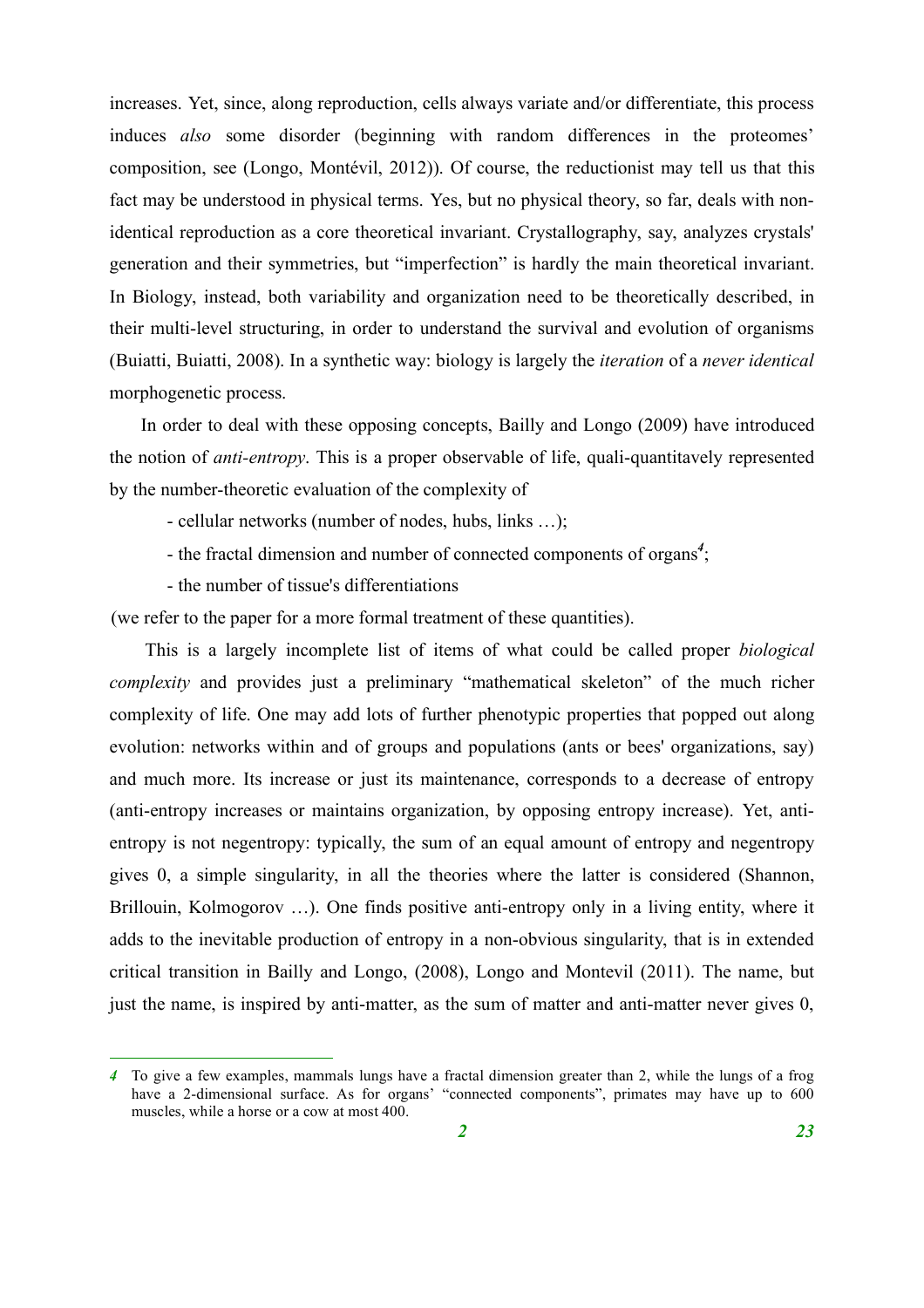but the production of gamma-ray with the double of the energy of the annihilated particle.

As far as evolution is concerned, Bailly and Longo (2009) transferred Schrödinger's analysis of quantum dynamics from the dynamics of a "law of probability" to an analysis of phenotypic increasing complexity along evolution as the dynamics of a "potential of variability". Schrödinger's equation may be actually understood as a diffusion equation of the state function over a very abstract space (a Hilbert space – far away from physical space). The idea is to describe the increase of biological complexity as the random diffusion of the density of biomass over time and anti-entropy, yet another very abstract space phase (diffusions, in physics, usually takes place in time and *space*, or of matter within another matter – thus in space).

By quali-quantitatively describing biological (phenotypic) complexity as anti-entropy, it has been possible to reconstruct Gould's phenomenal curb of increasing complexity in evolution as the random diffusion of increasing biomass over time and anti-entropy, a way of specifying this dynamics of a potential of variability, restricted to the diffusion of bio-mass over this peculiar space of observables. This mathematizes Gould's intuition that the random diffusion of life entails increasing complexity just because of the original symmetry breaking due to the formation of the first living entity, which is considered by principle, of "least complexity" (an arbitrary, but sound, axiomatic choice). Gould calls this asymmetry, the "left wall of life", its origin, whatever this may have been. In general, any diffusion is based on random paths which randomly propagate, by local interactions, the initial symmetry breaking, due, in this case, to the existence of the "left wall". Humans, thus, are just one of the possible outcomes of the random complexification of bacteria, via many intermediate random explorations, mostly unsuccessful. Yet, these random explorations are, on average, slightly biased towards increasing complexity, as they propagate the original asymmetry. That is, occasionally, the random distribution of changes yields a more complex structure, slightly more often than simpler one**s**. Intuitively, the ecological niches of simpler organisms are slightly more occupied, thus another "simple" new organism has slightly less chances to survive than a more complex one. And this is so just by local "bumps" towards the right, similarly to the local asymmetric bouncing towards the right of the particles of a gas diffusing from an explosion against a wall on the left.

Gould (1998) has no sound representation of time in his empirical drawings of the "biomass over complexity" curb. By a dual use of time and energy with respect to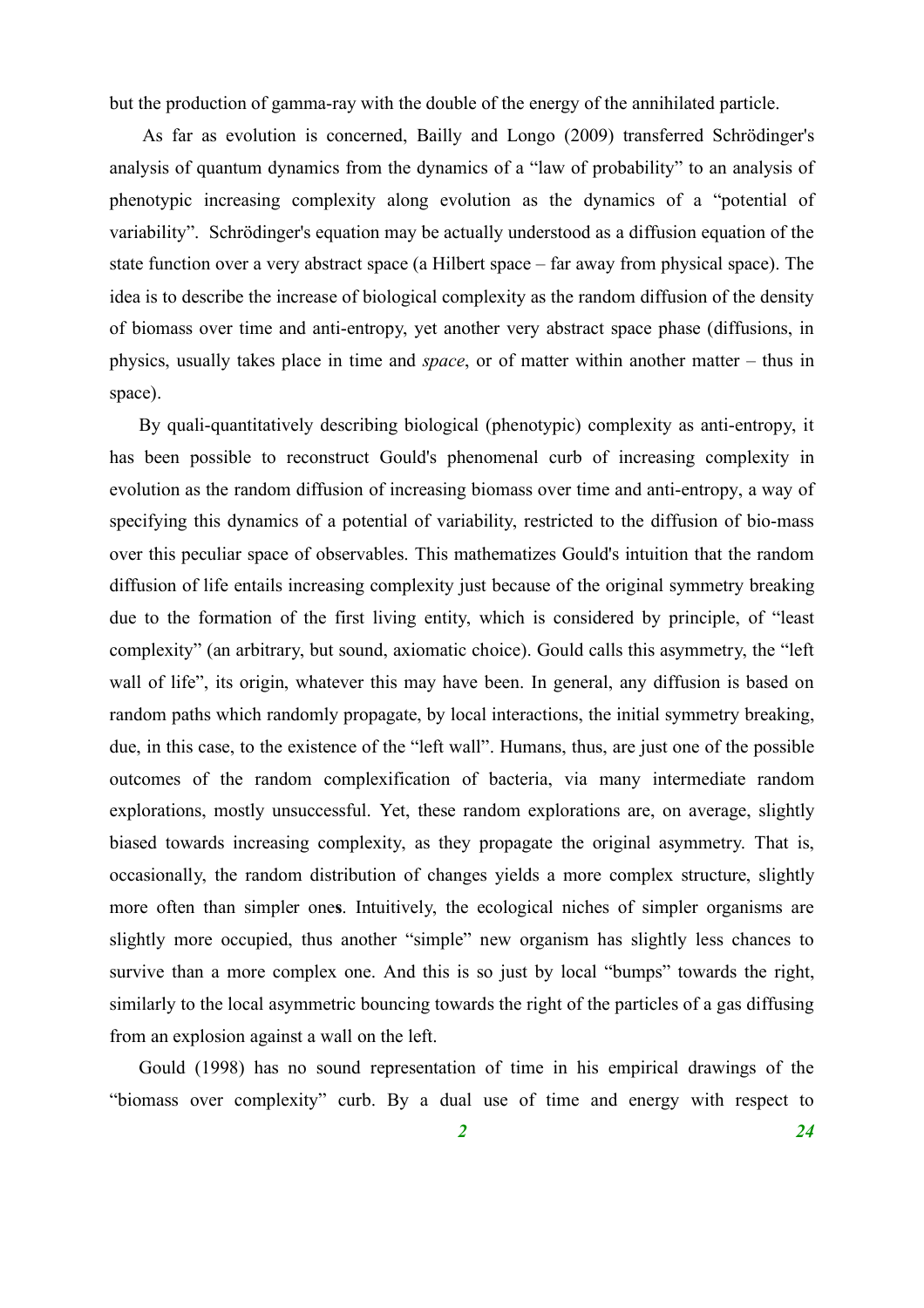Schrödinger's operational approach, Bailly and Longo (2009) could explicitly give the time dependence of the curb (in short, time is considered as an operator and energy a parameter, the opposite of what is done in quantum mechanics). And the curb fits the original explosion of bacteria, as well as the fact that bacteria remain the relatively dominating biomass, still now.

Of course, as we said, a random diffusion means that complexity may equally decrease, yet, on average, over time, it does increase. It also means that there is no aim, but pure contingency, and that this contingency is local, by a random, but slightly biased local effect – no global orientation towards increasing complexity, no aim, no target.

In conclusion and in order to go back to the main theme of this paper, one may soundly understand the complexification phenomena described above in terms of random processes. For example, the formation of organism-like colonies of differentiated and integrated bacteria or unicellular organisms, is the result of the *random exploration by variability* of a possible structuring of life. Most explorations fail; those which yield an (even slightly) more complex structure, have (slightly) more chances to be viable, by the propagation of the diffusive asymmetry explained above.

But which mathematical form of randomness are we talking about? It does not matter, as for this global, largely qualitative analysis of evolutionary complexification. Yet, a more precise theoretical or even mathematical specification of this novel form of randomness, possibly along the conceptualization hinted in the previous sections, in ters of bioentanglement and bio-resonance for example, would greatly help us to better understand the dynamics of life.

-----------------

**References** (Longo's papers are downloadable from: *http://www.di.ens.fr/users/longo/* )

- Arndt, M., JuffmannTh., Vedral, V., 2009. Quantum Physics meets Biology, HFSP Journal, Vol. 3, 6, 386–400,
- Aspect A., Grangier P., 1982 Roger G., Experimental Realization of the Einstein-Podolsky-Rosen-Bohm Gedankenexperiment : A New Violation of Bell's Inequalities, Phys. Rev. Let. 49, p.91
- Bailly F, Longo, G., 2007, Randomness and Determination in the interplay between the Continuum and the Discrete, Special issue: Mathematical Structures in Computer Science 17(2), 289-307.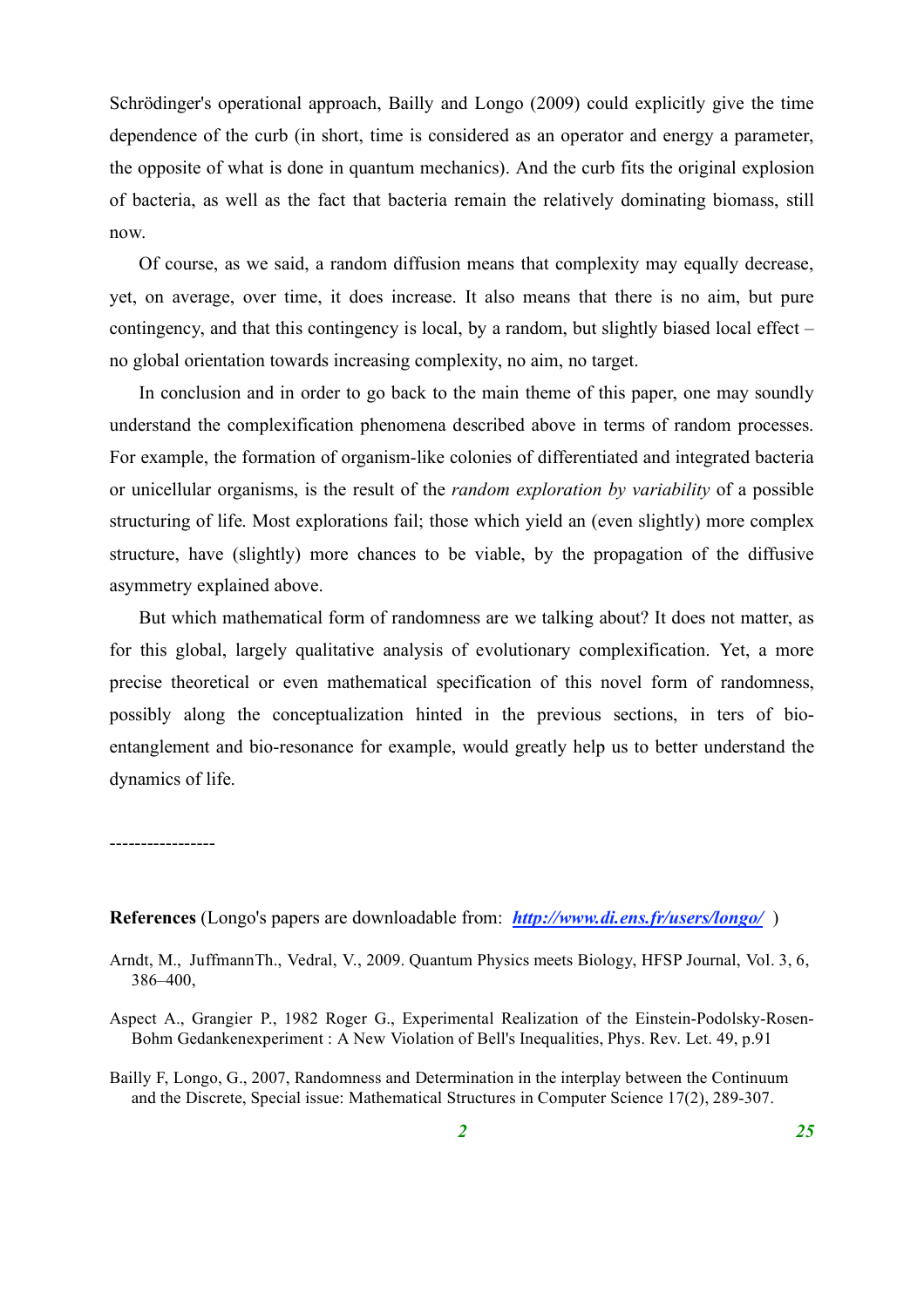- Bailly F., Longo G., 2008 "Extended Critical Situations", in J. of Biological Systems, Vol. 16, No. 2: 309-336.
- Bailly F., Longo G., 2009, Biological Organization and Anti-Entropy, J. Biological Systems, Vol. 17, No. 1, pp. 63-96.
- Bak, P., Tang, C., Wiesenfeld, K., 1988, "Self-organized criticality", Physical Review A 38: 364–374.
- Barabasi A.L., Oltvai,Z.N., 2004, Network Biology: understanding the cell functional organization, Nature Reviews Genetics:101-11.
- Bateson G., 1979, Mind and Nature: A Necessary Unity, Bantam Books.
- Bell J.S., 1964, On the Einstein-Podolsky-Rosen Paradox, Physics, 1, p.195-200
- Buiatti, M.,2011, Plants: individuals or epigenetic cell populations?, In: The future of Lamarckism, M.I.T., Press, in press
- Buiatti M., M.Buiatti, 2008, Chance vs. necessity in living systems, a false antinomy, Biology Forum,101, 29-66
- Cai, J.,Guerreschi, G.G., Briegel, H.J., 2010, Quantum control and entanglement in a chemical compass arXIV:0906.2383v4 (quant-ph).
- Čepl,J.J., Patkova, I., Blahůškov,A., Cvrčkov,F., Markoš,A.,2010, Patterning of mutually interacting bacterial bodies: close contacts and airborne signals, BMC Microbiology, 10,139.
- Ceron-Carrasco, J.P., Requena, A., Perpete, E.A., Michaux,C., Jacquemin,D., 2009, Double proton transfer mechanism in the adenine-uracil base pair and spontaneous mutation in RNA duplex., Chemical Physics Letters, 484, 64-68
- Collini E.,Wong, C.,Y., Wilk., K.E.,Curmi, P.M.G., Brurner, P., Scholes G.,D., 2010, Coherently wired light harvesting in photosynthetic marine algae at ambient temperature, Nature 463, 644-648.

Crespi B.,J., 2001, The evolution of social behaviour in microorganisms., Trends Ecol. Evol., 16, 178– 183.

- Crick, F.H.C., 1958, , Symp. Soc. Exp. Biol. XII, 139-163.
- Crick, F.,1970, Central dogma of molecular Biology, Nature, 227, 5258, 561-563.
- Dee N. D., Kessin,E., Ennis, H. L., 2000, Developmental cheating and the evolutionary biology of Dictyostelium and Myxococcus Microbiology, 146, 1505–1512.
- Del Giudice E., Doglia S., Milani M., Vitiello G.., 1986, Electromagnetic field and spontaneous symmetry breaking in biological matter., Nucl. Phys. B 275, 185-199.
- Del Giudice, E., Preparata, G..1998, A new QED picture of water: understanding a few fascinating phenomena. In, Sassaroli et al. (Eds.), Macroscopic quantum coherence. World Scientific, London, UK, 108-129.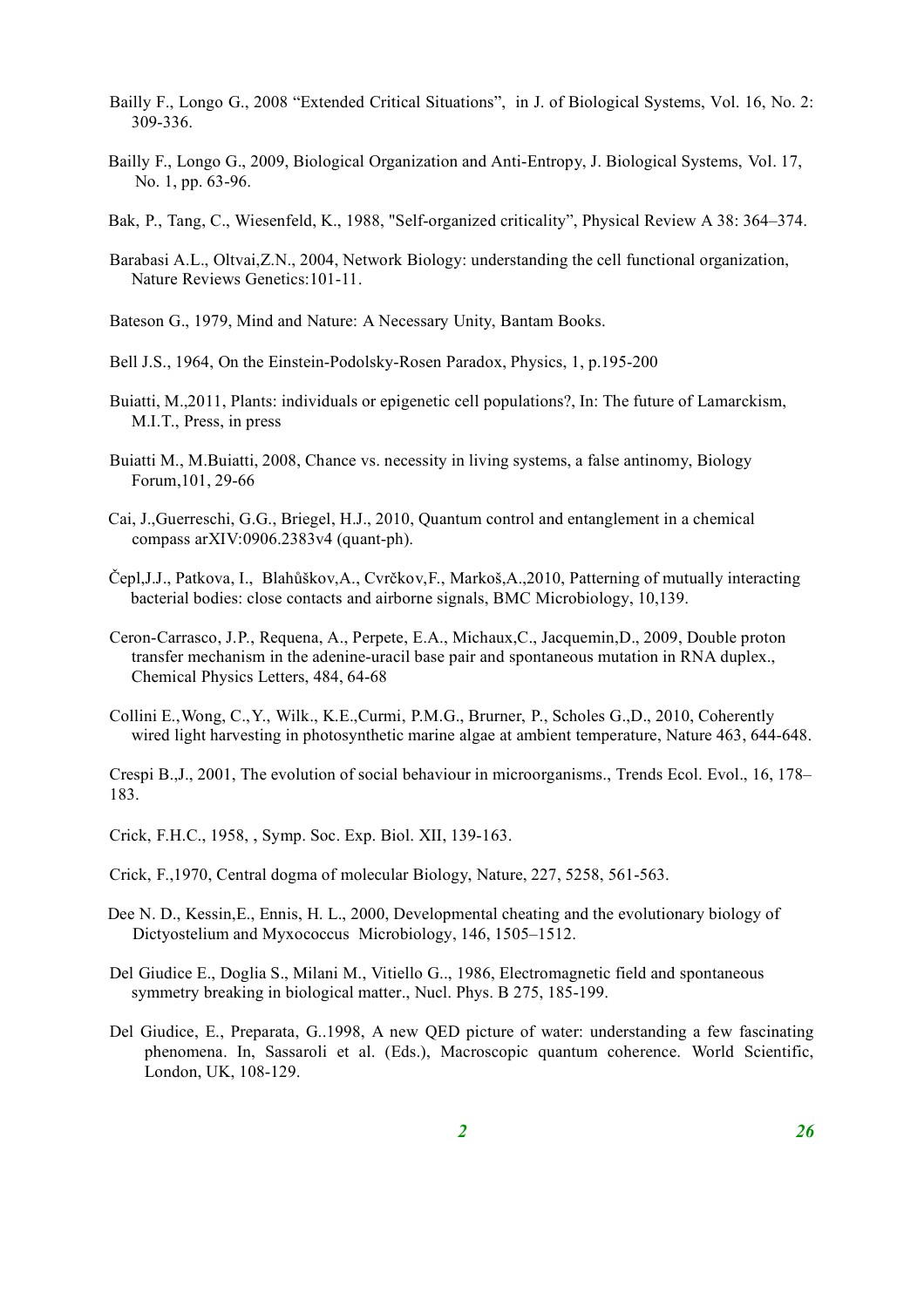- Del Giudice, E., Vitiello, G., 2006, Role of the electromagnetic field in the formation of domains in the process of symmetry-breaking phase transitions., Phys. Rev. A, 74, 022105.
- Devaney R. L. 1989, An Introduction to chaotic dynamical systems, Addison-Wesley.
- Douhal A.,Kim S,A.H.,Zewall A.H., 1995, Femtosecond molecular dynamics of tautomerization in model base pairs, Nature , 378, 260-263.
- Eigen M., Schuster P., 1979, The Hypercycle,, A principle of natural self-organization. Springer, Berlin.
- Einstein A., Podolsky B. Rosen N., 1935, Can Quantum-Mechanical Description of Physical Reality be Considered complete?, Phys. Rev., 41, 777.
- Eldredge N., 2008, Hierarchies and the sloshing bucket: toward the unification of evolutionary Biology, Outreach, 1:10-15.
- Eldredge, N., Gould, S. J.,1972 , Punctuated equilibria: an alternative to phyletic gradualism. In: Schopf, J. M. editor, Models in paleo-Biology. San Francisco, W. H. Freeman, 72: 82–115.,
- Engel,G.S., Calhoun, T.R., Read, E.L., Ahn, T., Mançal, T., Cheng Yuan-Chung, Blankenship R.E., Fleming,G.R., 2007, Evidence for wavelike energy transfer through quantum coherence in ptotosynthetic systems, Nature, 447, 782-786

Flowers, I., Si I. Li., Stathos,A.,.¤, G.Saxer, E. A. Ostrowski, D. C.,J.E.Strassman, M.D. Purugganan,2010, Variation, sex, and social cooperation: molecular population Genetics of the social amoeba Dictyostelium discoideum, PLoS Genetics, 6,7,1-14

Fox Keller, E., 2005, Revisiting "scale free" networks. Bioessays, 27:1060-1068.

Queller, J. E. Strassmann, M. D., Purugganan, 2010, Variation, Sex, and Social Cooperation: Molecular Population Genetics of the Social Amoeba Dictyostelium Discoideum, PLoS Genetics, 6,1-14.

Fisher, R.A., 1930, The genetical theory of selection, Clarendon, Oxford.

Gaspard P., 2007, Time asymmetry in non equilibrium statistical mechanics, Advances in Chemical Physics, 135, 83-133.

Gerhart,J., Kirschner, M., 1999, Cells, Embryos and Evolution, Blackwell Science, Mass. USA.

Gould S.J., 1998, Full House, New York, Harmony Books.

- Gray, H, and Winkler, J.,2003 , "Electron tunneling through proteins." Q. Rev. Biophys., 36, 341– 372,.
- Huxley, J., 1943, Evolution, the modern synthesis, Harper and Brothers Publishers, New York and London,.
- Jaeger G., 2009, Entanglement, information, and the interpretation of quantum mechanics Heildelberg: Springer.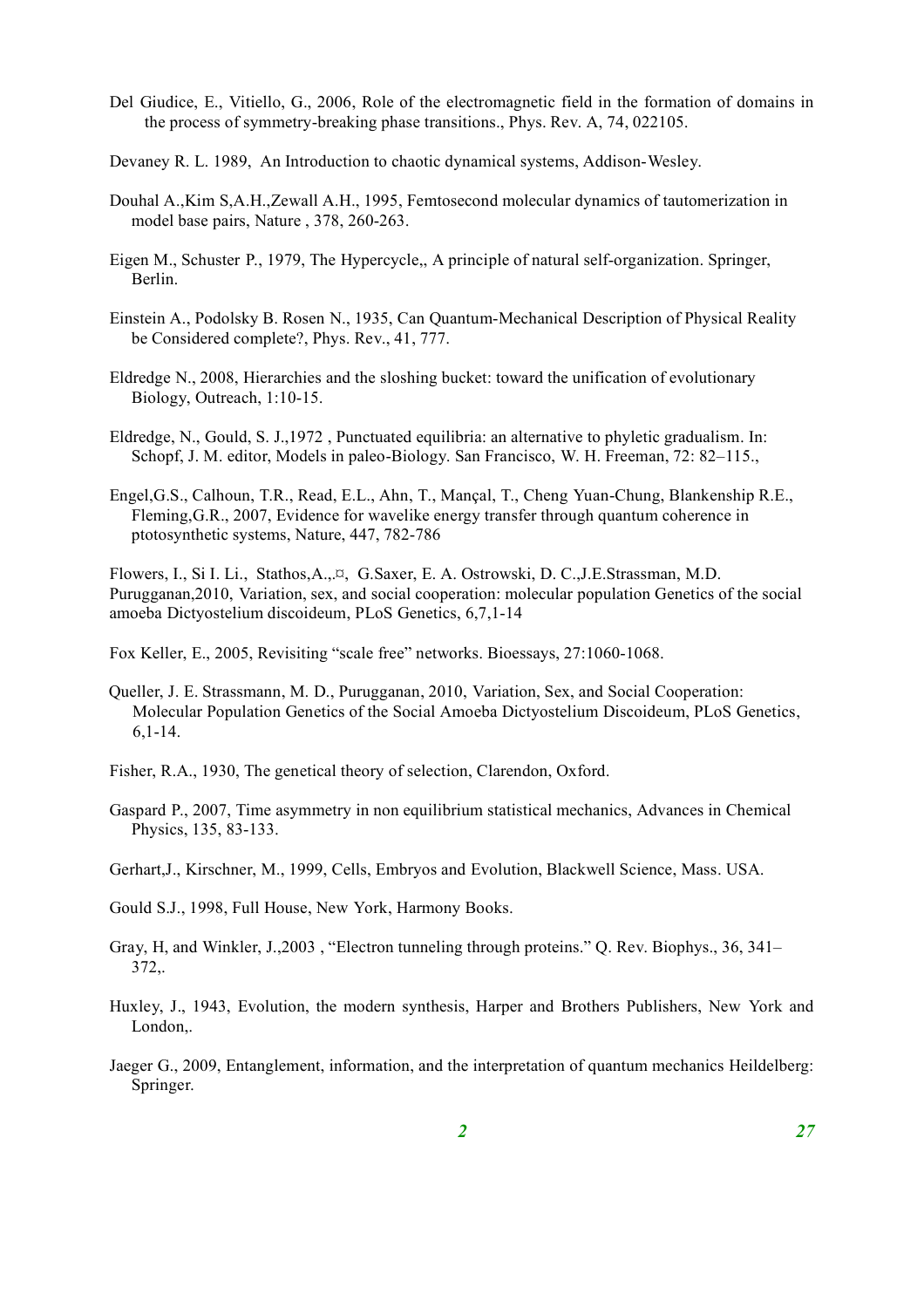Jean R. V., 1994, Phyllotaxis : A systemic study in plant morphogenesis, Cambridge University Press,.

- Jeong H., B., Tombor, R. Albert, Z.N. Ottvai, A.L. Barabasi,J., 2000, The large scale organization of metabolic networks, Nature, 407,651.
- Karafyllidis,,I.G., 2008, Quantum mechanical model for information transfer from DNA to protein. Biosystems, 93, 191-198 \*
- Kucharski,R., Maleszka, R., Foret,S., Maleszka,A.,2008, Nutritional control of reproductive status in Honeybees via DNA Methylation, Science, 319: 1827-1830.
- Laskar J., 1990,"The chaotic behaviour of the solar system", Icarus, 88, 266-291.
- Laskar J.,1994, Large scale chaos in the Solar System, Astron. Astrophys., 287, 9 -12.
- Lerner I.M., Population genetics and animal improvement, Cambridge University Press, 1950.
- Longo,G., Palamidessi,C., Thierry P.,2010, Some bridging results and challenges in classical, quantum and computational randomness. In Randomness through computation, H. Zenil (ed), World Sci.,.
- Longo G., 2011, Interfaces de l'incomplétude, Les Mathématiques, Editions du CNRS, (ongoing translation in English).
- Longo G., Montévil M., 2011, From physics to biology by extending criticality and symmetry reakings. To appear in a special issue of Progress in Biophysics and Molecular Biology,.
- Longo G., Montévil M.,2012, Anti-entropy as evo/devo order and disorder. *In preparation,*.
- Lush J.L., 1945, Animal breeding plans., Iowa D State College Press, Ames USA.
- Mehdiabadi,N.,J., Kronforst,M.R., . Queller,D.C, and Strassmann,J.,2008, Phylogeny, reproductive isolation and kin recognition in the social amoeba Dictyostelium Purpureum Evolution 63-2: 542– 548.
- Mather K.,1949, Biometrical Genetics. Methuen and Co. London,.
- Michael, J.C., 1992, Bacterial differentiation within Maraxella bovis colonies growing at the interface of the agar medium with the Petri dish, J.General Microbiology, 138, 2687-2695 \*
- Monod J.,1970, L'hasard et la nécessité, Seuil, Paris,.
- Mukamel R.,Ekstrom A.D., Kaplan, J.,Iacoboni M., Fried, I.,2010, Single neuron responses in humans during execution and observation of actions, Current Biology, 20, 750-756,
- Nielsen, MA, and Chuang, IL,2000, Quantum computation and quantum information, Cambridge University Press, Cambridge, U.K.,.
- Nilsson-Ehle,,1909, Kreuzunguntersuchungen an Hafer und Weizen. Academic Dissertation, Lund,122pp,.
- Noguera, M., Bertran,J:,Sodupe, M.,2004, A quantum chemical study of Cu2+ iteracting with guanine-

*2 28*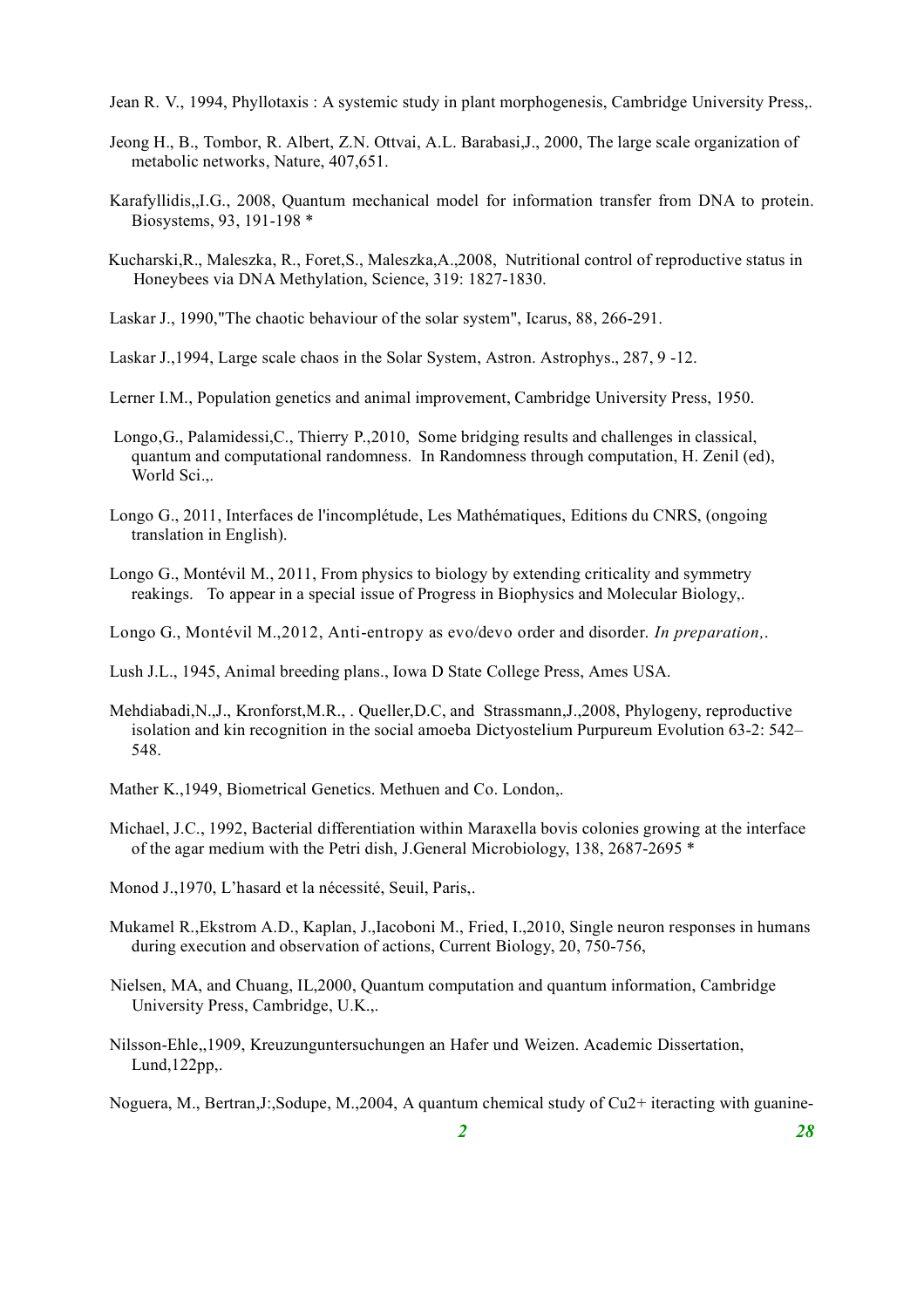cytosine base pair . Electrostatic and oxidative effects on intermolecular proton-transfer processes, Journal of Physical Chemistry, 108 :333-341,.

- Perez A., Tuckerman, M.E., Hjalmarson. H.P., von Lilienfeld O.A., 2010, Enol tautomers of Watson-Crick base pair models are metastable because of nuclear quantum effects, Journal of the American Chemical Society, 132: 11510-11515
- Ostrowski, E.A., Katoh M, Shaulsky,G.,, Queller,D.C., Strassmann, J.E.,2008, Kin discrimination increases with genetic distance in a social amoeba, PLoS Biology, 6: 2377-2382,.
- Poincaré H.,1892, Les méthodes nouvelles de la mécanique celeste, Paris.
- Reece, St.Y., and Nogera D.G. 2009, Proto-coupled electron transfer in Biology: results from synergistic studies in natural and model systems. Annual Review of Biochemistry, 78: 673-699,.
- Ricard J.,2008, Pourquoi le tout est plus que la somme de ses parties, Hermann, Paris.
- Rieger T, Neubauer Z, Blahůško A, Cvrčkov,F., Markoš. A.2008,. Bacterial body plans: colony ontogeny in Serratia marcescens. Communicative Integrative Biology, 1:78-87.
- Sarovar, M., Ishizaki, A., Fleming, G.R., Whaley K.B.,2010, Quantum entanglement in photosynthetic light-harvesting complexes, Nature-Physics, 6, 462-467.
- Schrödinger, E. What Is Life?,1944, The Physical Aspect of the Living Cell, Cambridge University Press, Cambridge, U.K..
- Sonnenschein C, Soto A.M..1999, The society of cells: cancer and control of cell proliferation. New York: Springer Verlag.
- Soto A.M., Sonnenschein C., Miquel P.A. 2008, On physicalism and Downward Causation in Developmental and Cancer Biology, Acta Biotheor, 56:257–274.
- Strassmann J.E., Yong Zhu, Queller, D.C.,2000, Altruism and social cheating in the social amoeba Dictyostelium discoideum Nature 408: 465-466.
- Van Driessche, N, Shaw,C., Katoh,M., Morio,T., Sucgang, R., Ibarra,M., Kuwayama,H., SaitoT., Urushihara,H., Maeda,M., Takeuchi,I., Ochiai,H., Eaton,W., Tollett, J., Halter,J., Kuspa,A., Tanaka.Y,.Shaulsky,G.,2002, A transcriptional profile of multicellular development in Dictyostelium discoideum, Development 129, 1543-1552.
- Vries de H.1902 Die Mutationstheorie, Veit, Lipsia,.
- Waddington, C.H., 1975, The evolution of an evolutionist, Cornell University Press
- Watson J.D., Crick, F. H.C.,1953, Molecular structure of nucleic acids: a structure for deoxyribonucleic acid, Nature, 171:737-738.
- West SA, Griffin AS, Gardner A, Diggle SP.,2006 , Social evolution theory for microorganisms. Nat Rev Microbiol 4: 597–607.
- Winkler, J, Gray, H, Prytkova, T, Kurnikov, I, and Beratan, D.,2005, "Electron transfer through proteins." Bioelectronics, pp 15–33, Wiley-VCH,Weinheim, Germany.